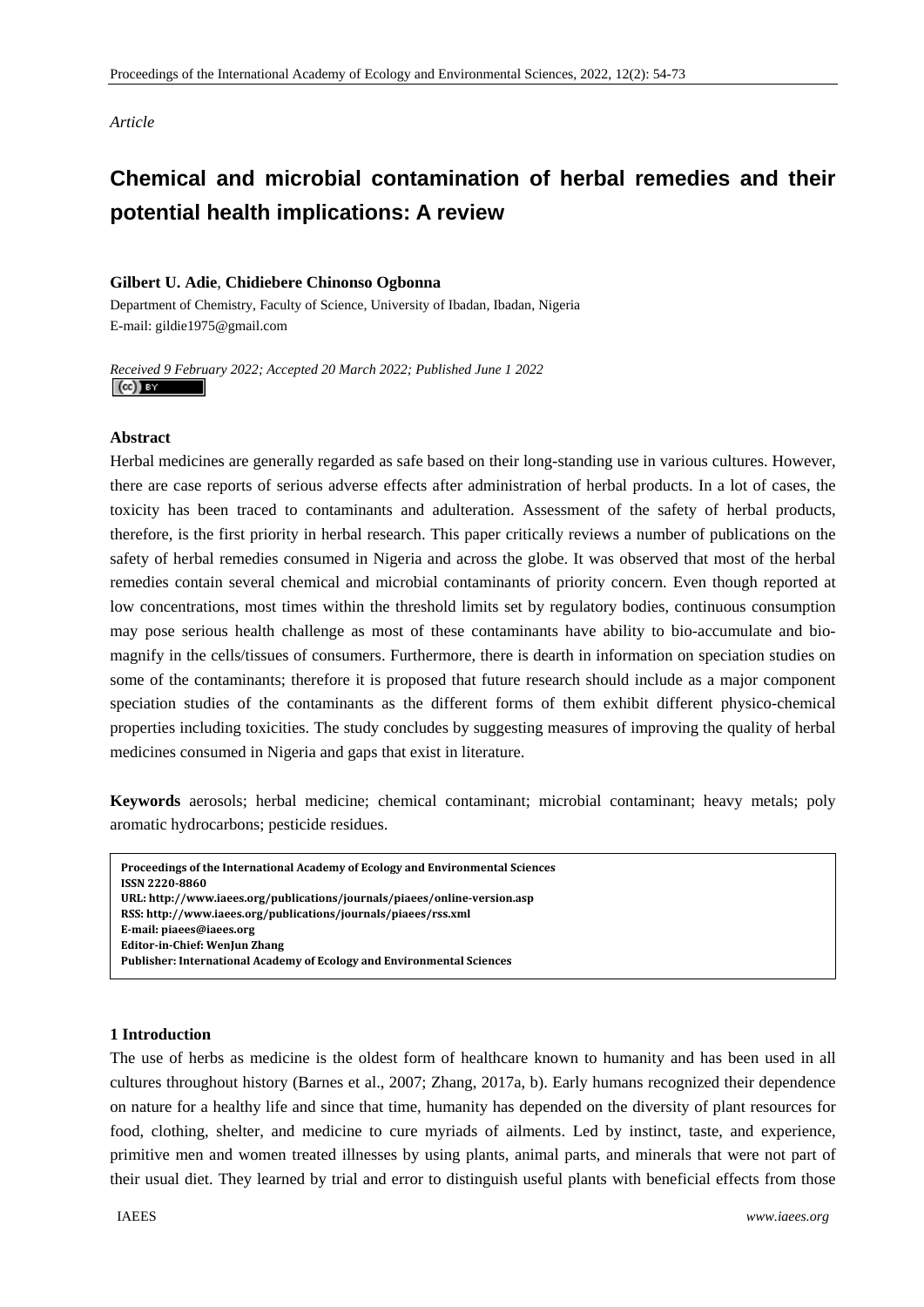that were toxic or inactive, and also which combinations or processing methods had to be used to gain consistent and optimal results (Zhang and Liu, 2019). World Health Organization (WHO) indicated that 25% of modern medicines are made from plants that were first used traditionally. Examples include atropine, morphine, quinine, ephedrine, warfarin, aspirin, digoxin, vincristine, taxol, and hyoscine (Willow, 2011).

In most African countries including Nigeria, herbal medicine is recognized as an important component of health care system, especially among rural dwellers that constitute about 70% of the population (Esimone et al. 2002). A survey carried out in 1985 by WHO in Nigeria estimated that up to 75% of the population patronised herbal medicine (Omoseyindemi, 2003). As a result of the ever increasing cost of orthodox health care services coupled with the side effects of certain synthetic drug therapies, much proportion of patients in the developing countries had resort to alternative herbal health care which they feel is natural, safer, more accessible, and more economical (Carter, 2001). The use of herbal products is not regulated in Nigeria and in many lowincome countries and is freely available to everyone. The safety of these herbal medicines is poorly understood (Obi et al., 2006). Herbal medicines are not tested with scientific rigour required for conventional drugs and most manufacturers of these products do not submit proof of safety and efficacy to regulatory bodies before marketing. This calls for proper monitoring by regulatory agencies.

An adverse effect on long term herbal use, adulteration with toxic compounds and contamination by pathogenic microorganisms or natural toxins such as mycotoxins have been reported for herbal products and medicinal plants (Abou-Arab et al., 1999; Igweze et al., 2012; Onwordi et al., 2015; Ayanniyi et al., 2017; Elvis et al., 2019). The concern over quality of the products is mainly due to their potential contamination, considering their natural origin. Practices used in harvesting, handling, storage, production and distribution make medicinal plants subject to contamination. This paper provides a concise review on the available knowledge on chemical and microbial contaminants on herbal extracts, some technical developments in herbal medicine production and associated health implications. The paper recommends policy changes that would guide and improve future research effort especially in areas where much research appears not to have been adequately carried out.

#### **1.1 Definitions of herbal medicines**

Herbal medicine, also known as phytomedicine has been defined by WHO as finished labelled medicinal products that contain an active ingredient and can be aerial or underground parts of plants or other plant materials which include in addition to herbs, fresh juices, gums, fixed oils, essential oils, resins, and dry powders of herbs - leaves, bark, roots, rhizomes or other plant parts which may be entire, fragmented powdered, or combinations thereof whether in the crude state or as plant preparations (WHO, 1996; Zhang, 2017a). Herbal medicines have been used to treat many conditions, such as asthma, eczema, premenstrual syndrome, rheumatoid arthritis, migraine, menopausal symptoms, chronic fatigue, and irritable bowel syndrome, among others (WHO, 1996). There is an estimated 750,000 plants on earth (Ahmad et al., 2006); however, relatively speaking, only a very few of the healing herbs have been studied scientifically. And because modern pharmacology looks for one active ingredient and seeks to isolate it to the exclusion of all the others, most of the studies that are done on plants continue to focus on identifying and isolating active ingredients, rather than studying the medicinal properties of whole plants.

Herbs and herbal preparations have been used to treat ailments since pre-historic times and the treatment of various diseases with plant-based medicines has remained an integral part of many cultures across the globe. Such medicines, derived directly or indirectly from plants, constitute over 25% of the pharmaceutical arsenal (Ahmad et al., 2006). Traditional medicine has attracted more attention worldwide since the latter part of the twentieth century.

#### **1.2 Potentially hazardous contaminants and residues in herbal medicines**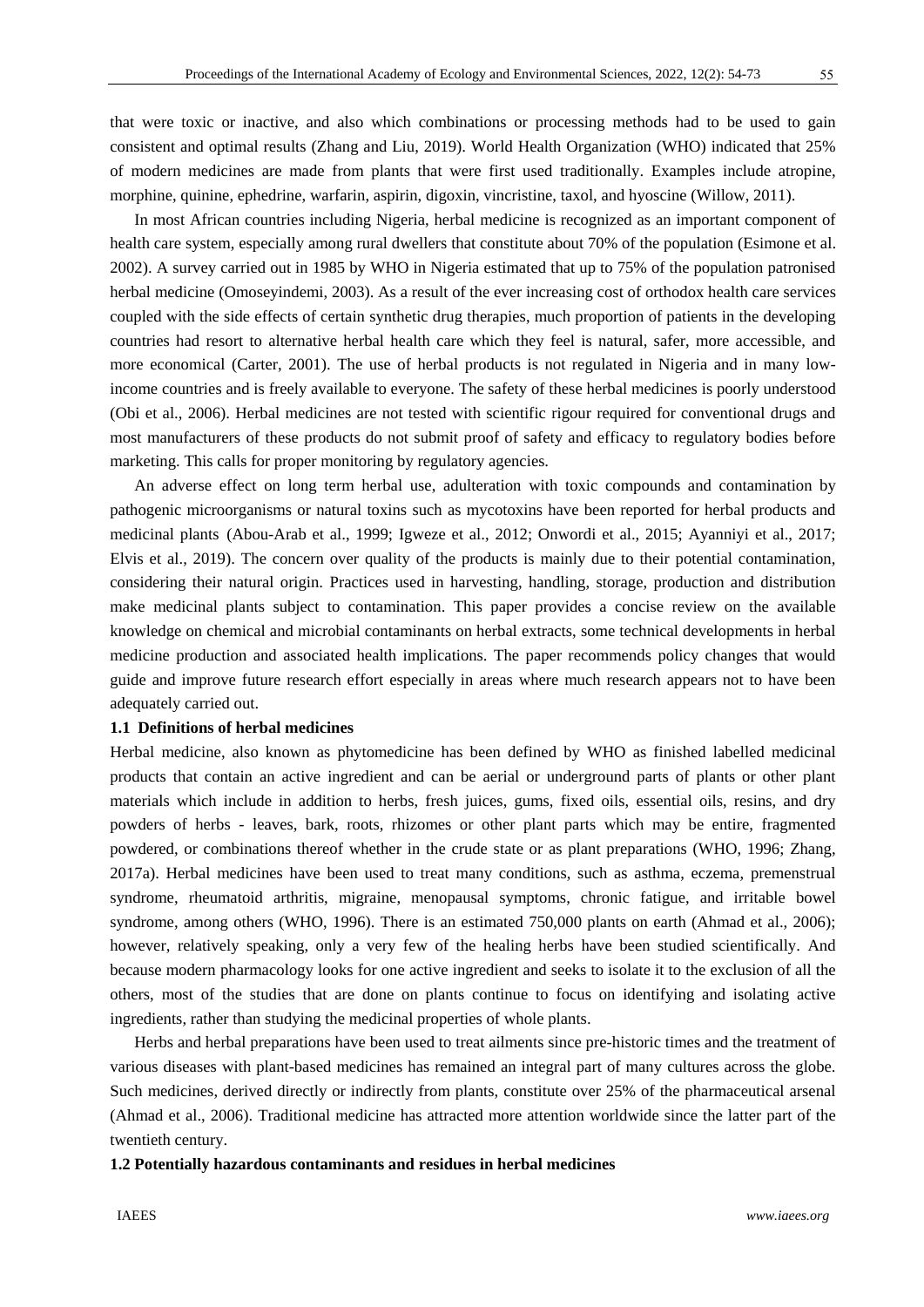Toxicity in herbal medicine has been traced to contaminants and adulteration. However, some of the plants used in herbal medicines can also be highly toxic. As a whole, herbal medicines can have a risk of adverse effects and drug-drug interactions if not properly assessed. Assessment of the safety of herbal products, therefore, is the first priority in herbal research. There are various approaches to the evaluation of safety of herbal medicines. The toxic effects of herbal preparation may be attributed mainly to the following:

- (1) Inherent toxicity of plant constituents
- (2) Manufacturing malpractice and contamination

Evaluation of the toxic effects of plant constituents of herbal formulation requires detailed phytochemical and pharmacological studies. It could however be safe to assume that, based on human experiences in various cultures, the use of toxic plant ingredients has already been largely eliminated and recent reports of toxicity could largely be due to misidentification and overdosing of certain constituents. Some of them are considered as unavoidable contaminants or residues of herbal medicines. Contamination should be avoided and controlled through quality assurance measures such as good agricultural and collection practices (GACP) for medicinal plants, and good manufacturing practices (GMP) for herbal medicines. Chemical and microbiological contaminants can result from the use of human excreta, animal manures and sewage as fertilizers. As noted in the WHO guidelines on GACP for medicinal plants (WHO, 2007), human excreta must not be used as a fertilizer, and animal manures should be thoroughly composted. Toxic elements and other chemical contaminants, including solvents originating from products intended for use in households and industrial chemicals, can be concentrated in composted sewage. Therefore, care should also be exercised with sewage management in agricultural areas.

By far, the majority of potentially hazardous contaminants and residues are found in the herbs and herbal materials. This results in their presence in the products, such as herbal preparations and finished herbal medicines. The level of some contaminants and residues present at the stage of the medicinal plant may change as a result of post-harvest processing (e.g., drying), in herbal preparations such as extracts, and in finished herbal products during the manufacturing process. Table 1 indicates the classification of major contaminants and residues in herbal medicines. It indicates potentially hazardous contaminants and residues that may occur in herbal medicines. The summary table includes information on possible sources of contaminants and residues, as well as the man.

## **2 Methods**

In this study, secondary data from online sources such as Google Scholar, Research Gate and PubMed were explored. Literature reports on the concentrations of chemical and microbial contaminants in herbal products consumed in Nigeria and across the globe were assessed. Major data were extracted and presented for discussion. The concentrations were compared with well-known permissible limits like WHO guidelines, European Union (EU) and United State Environmental Protection Agency (US EPA).

#### **3 Review of Contamination of Herbal Remedies**

Tables 2 presents summary of major studies on metal contamination of herbal remedies in Nigeria. Major results from the six geo-political zones are reported. Atomic absorption spectroscopic techniques was used to analyze metals in majority of the studies. Table 3 indicates summary of global outlook of metal contamination of herbal remedies. Studies in countries from Africa, Asia, Europe and South America sub-regions were examined. Majority of the studies used atomic absorption spectroscopic technique which is one of the most popular techniques for determining metals ions in samples. Table 4 shows global outlook of organic contaminants in herbal remedies.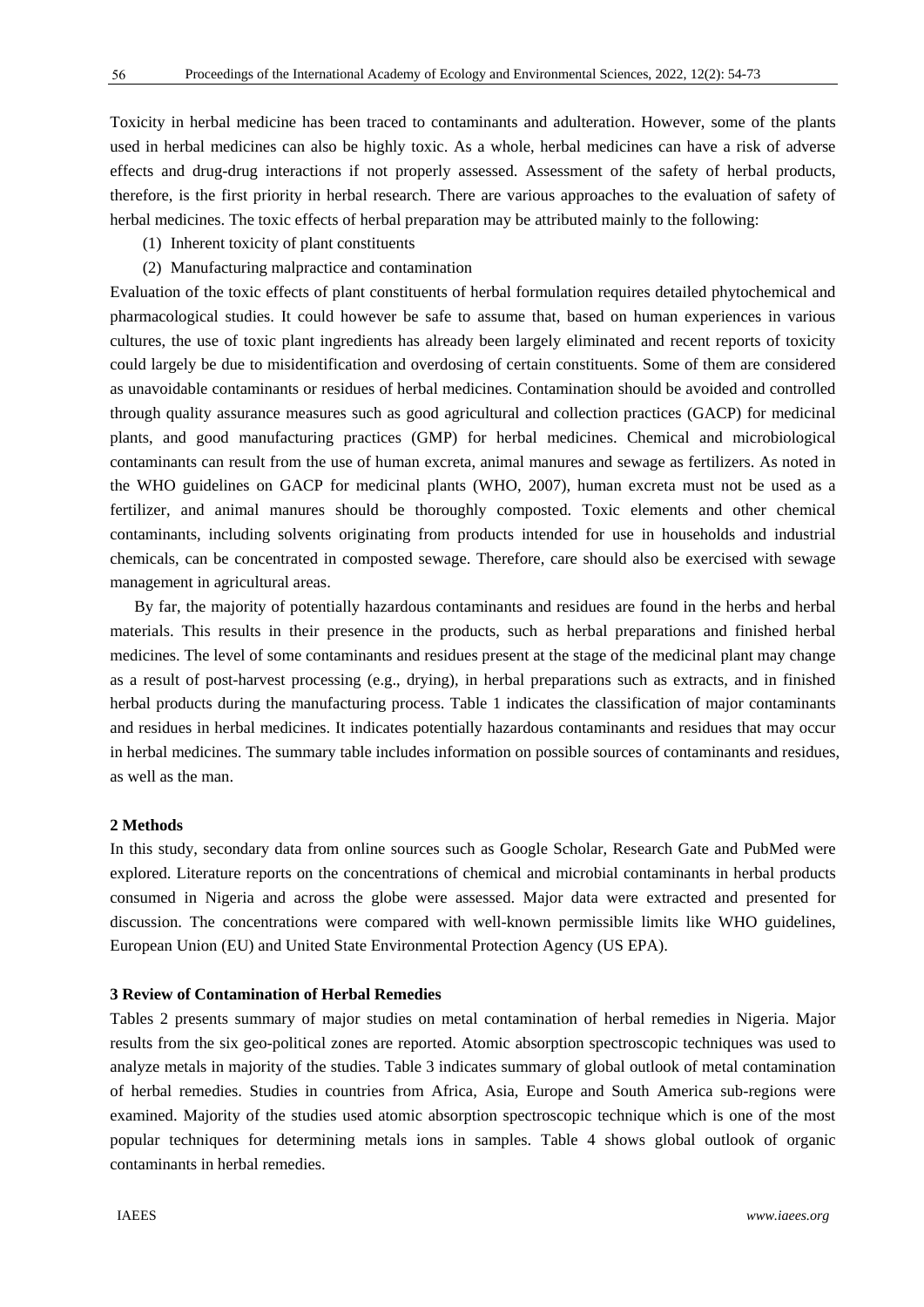| General<br>Classification  | Group                     | Subgroup            | Specific examples                                                                                            | Possible sources                                                        | Stage of production<br>at which detection occurred <sup>a</sup> |
|----------------------------|---------------------------|---------------------|--------------------------------------------------------------------------------------------------------------|-------------------------------------------------------------------------|-----------------------------------------------------------------|
| Chemical                   | Toxic and                 | Toxic metals and    | Lead, cadmium, mercury, chromium                                                                             | Polluted soil and water, during cultivation/growth,                     | 1,2,3,4                                                         |
| Contaminants               | hazardous                 | non-metals          | (arsenic, nitrite)                                                                                           | manufacturing process                                                   |                                                                 |
|                            | materials                 | <b>POPs</b>         | Dioxin, aldrin, chlordane, DDT, dieldrin,<br>endrin, heptachlor, mirex                                       | Polluted air, soil and water, during cultivation/growth                 | 1,2,3,4                                                         |
|                            |                           | Radionuclide        | Cs-134, Cs-137                                                                                               | Air, soil, water during cultivation/growth                              | 1,2,3,4                                                         |
|                            |                           | Biological toxins   | Mycotoxins                                                                                                   | Post-harvest processing, transportation and storage                     | 2,3,4                                                           |
|                            |                           |                     | Bacterial, Endotoxins                                                                                        | Post-harvest processing, transportation and storage                     | 1,2,3,4                                                         |
| Biological<br>Contaminants | Microorganisms            | Bacteria            | Staphylococcus, aureus, Pseudomonas<br>aeruginosa, Salmonella species,<br>Shigella species, Escherichia coli | Soil, post-harvest processing, transportation and storage               | 1,2,3,4                                                         |
|                            |                           | Fungi               | Yeast, moulds                                                                                                | Post-harvest processing, transportation and storage                     | 1,2,3,4                                                         |
|                            | Animals                   | Parasites           | Protozoa - amoebae, Helminths -nematode                                                                      | Soil, excreta; organic farming/cultivation,<br>manufacturing process    | 1,3,4                                                           |
|                            |                           | Insects             | Cockroach and its Parts                                                                                      | Post-harvest processing, transportation and storage                     | 1,2,4                                                           |
|                            |                           | Others              | Mouse excreta, earthworms, acarus                                                                            | Post-harvest processing, transportation and storage                     | 1,2,4                                                           |
| Solvents                   |                           | Organic Solvents    | Acetone, methanol, ethanol, butanol                                                                          | Soil and water, during cultivation/growth,<br>manufacturing process     | 1,2,3,4                                                         |
|                            |                           | Insecticides        | Carbamate, chlorinated hydrocarbons,<br>organophosphorus                                                     | Air, soil, water, during cultivation/growth, post-harvest<br>Processing | 1,2,3,4                                                         |
|                            | Pesticides                | Herbicides          | $2,4-D, 2,4,5-T$                                                                                             | Air, soil, water, during cultivation/growth, post harvest<br>Processing | 1,2,3,4                                                         |
| Agrochemical               |                           | Fungicides          | Dithiocarbamate                                                                                              | Air, soil, water, during cultivation/growth                             | 1,2,3,4                                                         |
| Residues                   | Fumigants                 | Chemical agents     | Ethylene oxide, phosphine, methyl<br>bromide, sulphur dioxide                                                | Post-harvest processing                                                 | 2,3,4                                                           |
|                            | Disease control<br>Agents | Antiviral agents    | Thiamethoxam                                                                                                 | During cultivation                                                      | 1,2,3,4                                                         |
| Residual solvents          |                           | Organic<br>Solvents | Acetone, methanol, ethanol, butanol                                                                          | Manufacturing process                                                   | 3,4                                                             |

**Table 1** Classification of major contaminants and residues in herbal medicines.

<sup>a</sup> Stage of production at which detectable: 1. medicinal plants; 2. herbal materials; 3. herbal preparations; 4. finished herbal products. Source: (WHO, 2007)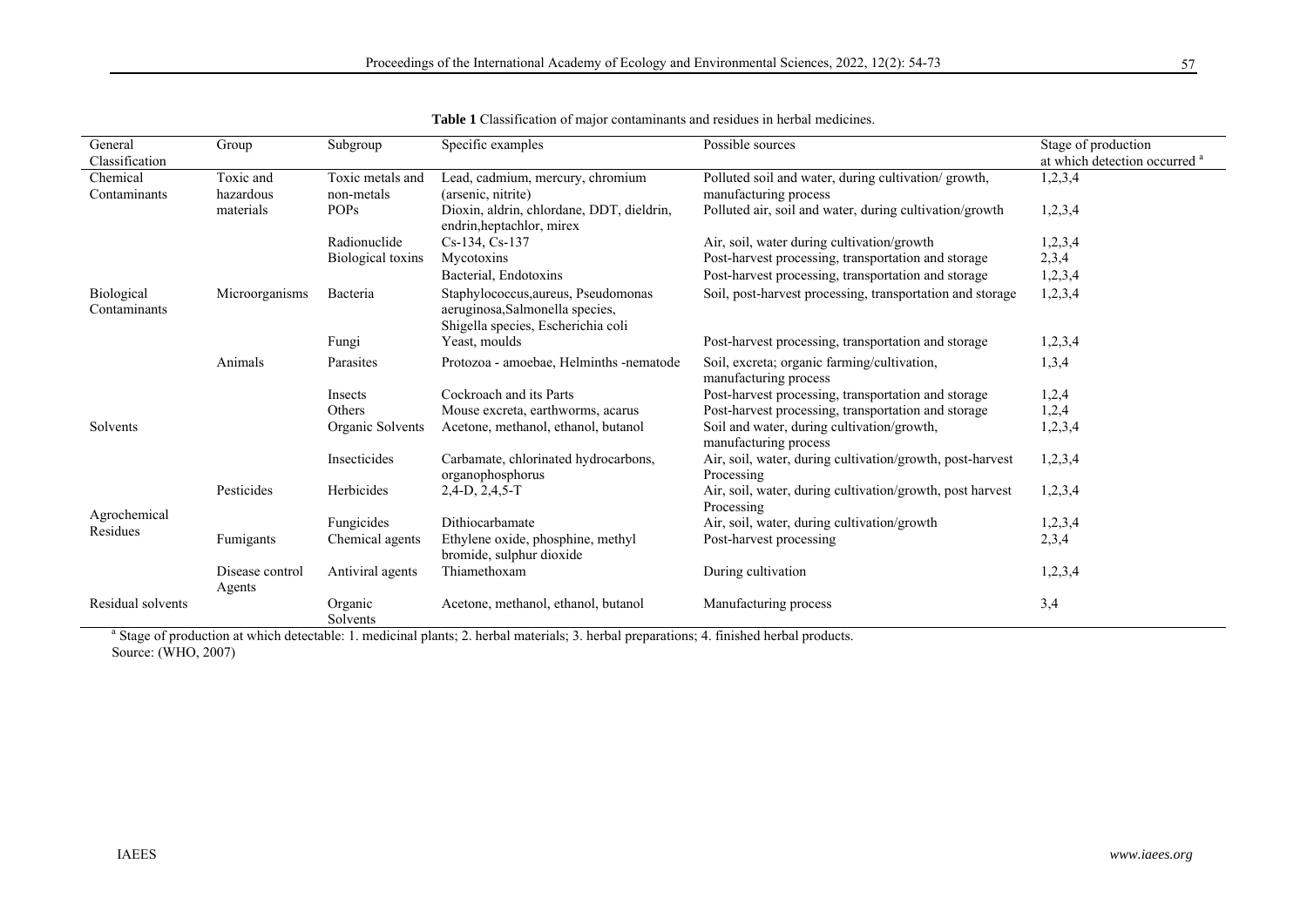**Table 2** Summary of studies on metal contaminants in herbal remedies in Nigeria.

| S/N | <b>Reference Numbers</b>                                                                                                                                                   | Geopolitical zone Metals Analysed |                                                     | Major Results: liquid (ppm)                                                                                                                                                         |
|-----|----------------------------------------------------------------------------------------------------------------------------------------------------------------------------|-----------------------------------|-----------------------------------------------------|-------------------------------------------------------------------------------------------------------------------------------------------------------------------------------------|
|     | Ayanniyi et al., 2017                                                                                                                                                      | North-Central                     | Cd, Pb, and Fe                                      | Cd: 0.003-0.3; Pb: BDL-0.067; Fe: 0.083-0.27; majority of the samples contained Cd and Pb in concentrations<br>significantly lower than the permissible limits.                     |
| 2   | Odoh and Ajiboye, 2019                                                                                                                                                     | North-East                        | Cr, Zn, Fe, Pb, Ni,<br>Co and Cd                    | Cr: 2.35-21.7; Zn: 16.0-24.1; Fe: 61.9-230; Pb:6.44-25.1, Ni:4.72-15.5, Co: 0.64-5.61; Cd: BDL                                                                                      |
| 3   | Umar et al., 2016; Ibrahim<br>et al., 2018; Inuwa and<br>Mohammed, 2018                                                                                                    | North-West                        | Cd, Cr, Co, Cu, Fe,<br>Mn, Ni, Pb and Zn,<br>Ca, Hg | Cd: 0.0045-0.1601; Cr: 0.0418-0.2092; Co: 0.0038-1.64; Cu: 0.0547-0.2465; Fe: 0.1197-876, Mn: 0.0123-7.72; Ni:<br>0.0073-1.72; Pb: BDL-11.8; Zn: BDL-0.2444; Ca: 743-19927; Hg: BDL |
| 4   | Obi et al., 2006; Elvis et al.<br>Nwoko<br>2019;<br>and<br>Mgbeahuruike,<br>$2011$ ;<br>Ekeanyanwu et al., 2013;<br>Onyemelukwe et al., 2019;<br>Iwuozor, 2019             | South-East                        | Zn, Pb, Hg, Cr, Mn,                                 | Cd, Cu, Fe, Ni, Se, 98-100% of samples analysed contained elevated amount of heavy metals compared to FAO/WHO Standard                                                              |
| 5   | 2012;<br>al.,<br>Igweze et<br>Macdonald et al., 2014;<br>Vaikosen and Alade, 2017;<br>Igweze et al., $2019$ ;<br>Ayobami and Sylvester,<br>2019; Ayobami, 2019             | South-South                       | and Ni                                              | As, Cd, Cr, Co, Pb Percentage violation of WHO/EU guidelines for the metals were: As: 0%, Cd: 58.3%, Cr: 4.16%; Co: 0%; Pb: 54.1%,<br>Ni: $54.1\%$                                  |
| 6   | Onwordi et al., 2015; Offor<br>et al., $2014$ ; Jimoh et al.,<br>2015; MacDonald et al.,<br>2015; Adie and Adekunle,<br>2017; Akintelu et al., 2019;<br>Rufai et al., 2019 | South-West                        | Mn, Hg                                              | Cr, Ni, Cu, Zn, Cd, Cu: 0.04-9.44; Zn: 0.94-35.4; Pb: ND-33.8; Cr, Ni, Mn, and Hg were not detected                                                                                 |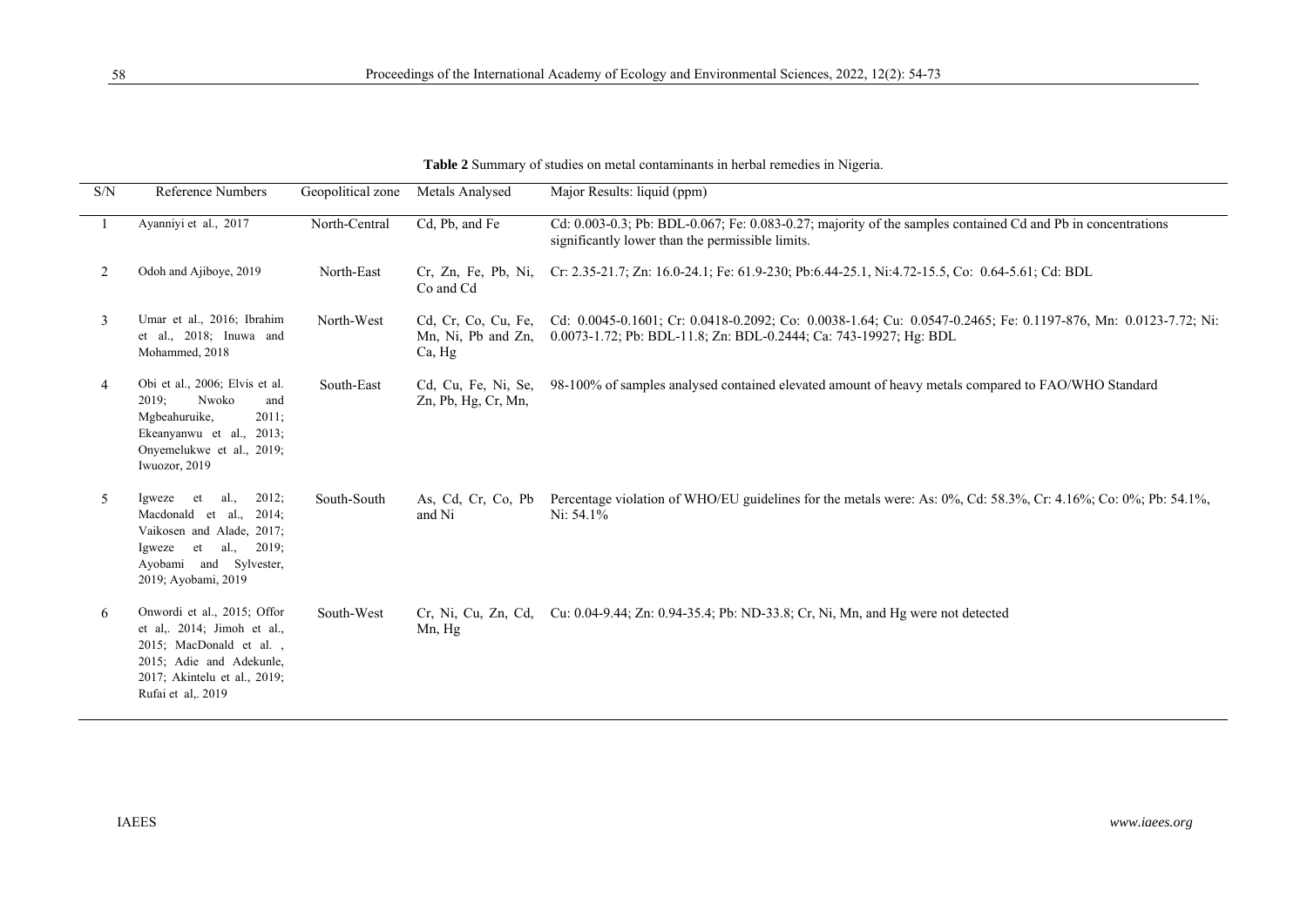| Region           | Country       | Concentration Ranges (ppm)                                                                                                                                                                                | Reference Numbers                                                                                                                                                                  |
|------------------|---------------|-----------------------------------------------------------------------------------------------------------------------------------------------------------------------------------------------------------|------------------------------------------------------------------------------------------------------------------------------------------------------------------------------------|
| Africa           | Nigeria       | As: $\leq 0.005$ , Hg: BDL, Pb: 0.00057-33.80, Cd: 0.00059-3.08, Co: 0.00058-0.216, Mn: 0.0123-7.72-0.9, Ni:<br>0.000274-54.00, Cr: 0.00066-21.681                                                        | Obi et al., 2006; Igweze et al., 2012; Onwordi<br>et al., 2015; Odoh and Ajiboye, 2019; Umar et<br>al., 2016; Ibrahim et al., 2018; Jimoh et al.,<br>2015; Laar and Odonkor, 2012. |
|                  | Ghana         | As: 0.001-0.0012, Hg: $<$ 0.001, Pb: 0.0056-17.650, Cd: 0.002-14.050                                                                                                                                      | Laar and Odonkor, 2012.                                                                                                                                                            |
|                  | Kenya         | Pb: 0.02-22.08, Mn: 0.05-233.84, Cr: 0.02-7.31                                                                                                                                                            | Ngari et al., 2013                                                                                                                                                                 |
|                  | South Africa  | Cd: 0.0045-0.1601, Cr: 0.0418-237.00, Co: 0.0038-0.0760, Mn: 0.0123-248.69, Ni: 0.0073-30.00, Pb: 0.185-<br>0.0927                                                                                        | Okem et al., 2014                                                                                                                                                                  |
| Asia             | Saudi Arabia  | Pb: 0.06-1.528, Hg: 0.026 - 0.102, Cd: 0.016-0.025                                                                                                                                                        | Alwakeel, 2008                                                                                                                                                                     |
|                  | Vietnam       | Cr: $0.804-5.042$ , As: $0.173-15.162$ , Se: $0.038-1.168$ , Cd: $0.050-0.252$ , Hg: $0.024-0.508$ , Pb: $1.108-6.242$                                                                                    | Kim et al., 2010                                                                                                                                                                   |
|                  | Iran          | As: 0.246-0.293, Pb: 0.254-52.74, Cd: 0.031-1.75                                                                                                                                                          | Mostafa et al., 2011; Zahra et al., 2013                                                                                                                                           |
|                  | India         | Hg: BDL, As: 0.08-0.46, Pb: 0.002-2.64-0.0260, Co: 0.02-0.0088-0.23-0.0881, Cd: BDL -0.02-0.0010 Cr:<br>$0.036 - 4.93 - 0.0185$ , Ni: $0.06 \pm 0.0120 - 1.07 \pm 0.0057$ , Mn: $0.036 - 6.13 \pm 0.0176$ | Rao and Galib, 2011; Kishan et al., 2014;<br>Karayil and Bhavani, 2014                                                                                                             |
|                  | Malaysia      | Pb: $\leq$ 1, Mn: 1.394 $\pm$ 18.545, Cd: 0.105 $\pm$ 0.314, Ni: BDL-54.5                                                                                                                                 | Kong et al., 2018; Adelinesuyien et al., 2013                                                                                                                                      |
|                  | Lebanon       | Pb: 1.1-33.80, Cd: BDL-1.70, Mn: 23.00-458.00, As: BDL-10.80, Cr: 3.1-55.00                                                                                                                               | Samira et al., 2013                                                                                                                                                                |
|                  | Pakistan      | Pb: 5.780 -6.696, Ni: 3.196 -3.621, Cd: 0.025-0.086, Cr: 3.400-4.276                                                                                                                                      | Khan et al., 2013.                                                                                                                                                                 |
|                  | <b>UAE</b>    | Cd: 0.1-1.11, Pd: 1.00-23.52                                                                                                                                                                              | Rania et al., 2015                                                                                                                                                                 |
|                  | Palestine     | Cd: 64.01, Pb: 0.3210                                                                                                                                                                                     | Abualhasan et al., 2019                                                                                                                                                            |
| Europe           | Poland        | Mn: 3.03-129.01, Cd: 0.024-0.153, Ni: 1.30-2.71, Cr: 0.270 -1.721, Pb: 0.441-0.751                                                                                                                        | Krejpcio et al., 2007; Suchacz and Wesolowski,<br>2012                                                                                                                             |
|                  | Serbia        | Fe: 137.53-423.32, Cu, Zn and Mn ranges from: 8.91 to 62.20                                                                                                                                               | Kostić et al., 2011                                                                                                                                                                |
| South<br>America | Argentina.    | Heavy metals Present                                                                                                                                                                                      | Gomez et al., 2007                                                                                                                                                                 |
|                  | <b>Brazil</b> | Heavy Metals: 0.02-540, Pb: 3.37-0.25 to 7.03-0.51 (greater than ones previously published in literature)                                                                                                 | Leal et al., 2013; Marina, 2009                                                                                                                                                    |

**Table 3** Global outlook of heavy metal contamination of herbal remedies.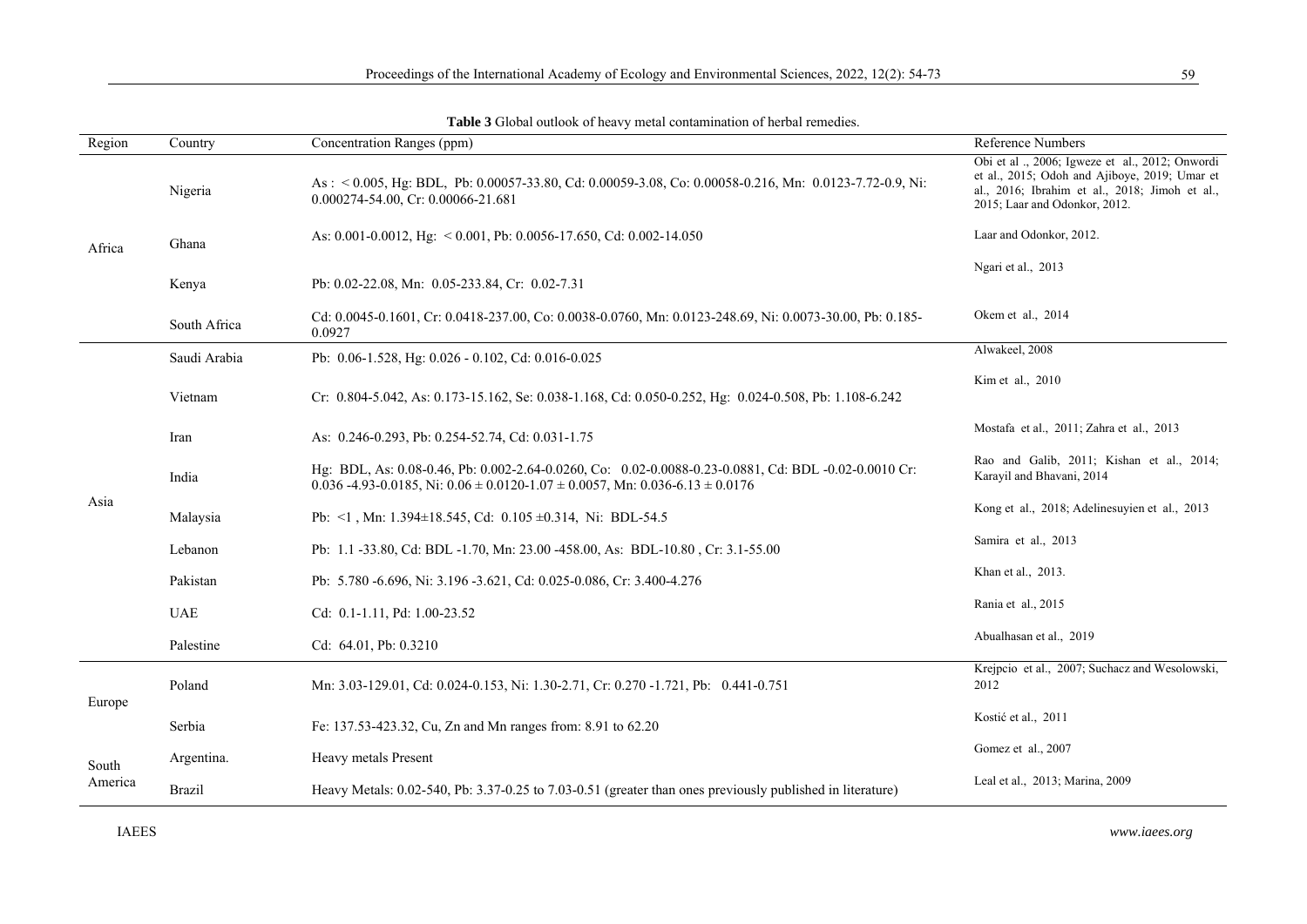| Country           | PAHs and pesticide residues                                                                                                                                                   | Results                                                                                                                                                                                                                                                                      | Reference                               |
|-------------------|-------------------------------------------------------------------------------------------------------------------------------------------------------------------------------|------------------------------------------------------------------------------------------------------------------------------------------------------------------------------------------------------------------------------------------------------------------------------|-----------------------------------------|
| China             |                                                                                                                                                                               |                                                                                                                                                                                                                                                                              | Numbers<br>Lin et al., 2005.            |
|                   | 16 EPA Priority PAHs                                                                                                                                                          | $(\Sigma 16PAHs)$ in the tea samples ranged from 323 to 8800 $\mu$ g/kg with the highest PPAHs<br>found in a black tea.                                                                                                                                                      |                                         |
| China             | 15 out of the 16 EPA Priority PAHs                                                                                                                                            | The levels of total PAHs varied from 28.9 µg/kg in poria to 206.7 µg/kg in pinellia. The<br>highest level was found for Naphthalene in pinellia tuber (140.6 $\mu$ g/kg) and phenanthrene<br>in panax $(80.8 \mu g/kg)$ .                                                    | Lingfeng et al., 2015                   |
| Czech<br>Republic | 8 out of the 16 EPA Priority PAHs - naphthalene, fluoranthene, pyrene,<br>methylanthracene, triphenylene, benzo[a]anthracene, benzo[a]pyrene,<br>and coronene were determined | They were all detected                                                                                                                                                                                                                                                       | Ondrej et al., 2012                     |
| India             | Heavy metals and Pesticide Residues                                                                                                                                           | Heavy metals and pesticide residue were found below detection limits in all the samples.                                                                                                                                                                                     | Rao and Galib, 2011                     |
| Nigeria           | 16 EPA Priority PAHs                                                                                                                                                          | $\Sigma$ 16PAHs): 5.2-913.1, 38.7-593.1, and 38.0-1406.4 µg/kg for tea-, coffee-, and cocoa-<br>based food drinks, respectively.                                                                                                                                             | Chukwujindu et al.,<br>2015             |
| Nigeria           | <b>USEPA-16 PAHs</b>                                                                                                                                                          | The estimated cancer risk from this study in an adult was $5.07 \times 10^{-9}$ mg/kg/day over an<br>average lifetime of 70 years.                                                                                                                                           | Orisakwe et al 2015                     |
| Nigeria           | Pesticides                                                                                                                                                                    | chloride and the phosphate $-141.8$ mg/kg and $4.6-40.2$ mg/kg, respectively; PCBs:<br>Detected                                                                                                                                                                              | Bello et al., 2016                      |
| Nigeria           | 16+1 US-EPA Priority PAHs                                                                                                                                                     | $\Sigma$ 16PAHs): 1.63±0.33-73.53±6.07 µg/kg, 4.71±0.23-79.61±7.02 µg/kg, and 12.52± 0.15-<br>$26.89\pm0.68$ µg/kg, for green, herbal and black tea samples, respectively.                                                                                                   | Benson et al., 2018                     |
| Nigeria           | 16 EPA Priority PAHs                                                                                                                                                          | The cancer risk estimated values in this study were below the risk level of $1x10^{-6}$ set by<br>USEPA to cause cancer.                                                                                                                                                     | Ayobami, 2019;<br>Akintelu et al., 2019 |
| Poland            | 16 EPA Priority PAHs                                                                                                                                                          | The highest benzo(a)pyrene and $\Sigma$ 4PAHs contents (209±42 µg/kg and 756±151µg/kg,<br>respectively) were found for black tea leaves. The transfer of $\Sigma$ 4PAHs from black tea to<br>tea infusions was 0.48%, while it was 1.55-1.72% for red, white and green teas. | Zachara et al., 2017                    |
| Poland            | 16 EPA Priority PAHs                                                                                                                                                          | $\Sigma$ 16PAHs): 41.5 to 2910.2 µg/kg in dried teas and from 52.9 to 2226.0 µg/L in infusions.                                                                                                                                                                              | Ciemniak et al., 2019                   |
| Syria             | 16 EPA Priority PAHs                                                                                                                                                          | $\Sigma$ 16PAHs): 47 to 890 mg kg <sup>-1</sup>                                                                                                                                                                                                                              | Krajian and Odeh,<br>2013               |

| Table 4 Concentrations of selected organic contaminants including PAHs in some countries across the globe. |  |  |
|------------------------------------------------------------------------------------------------------------|--|--|
|                                                                                                            |  |  |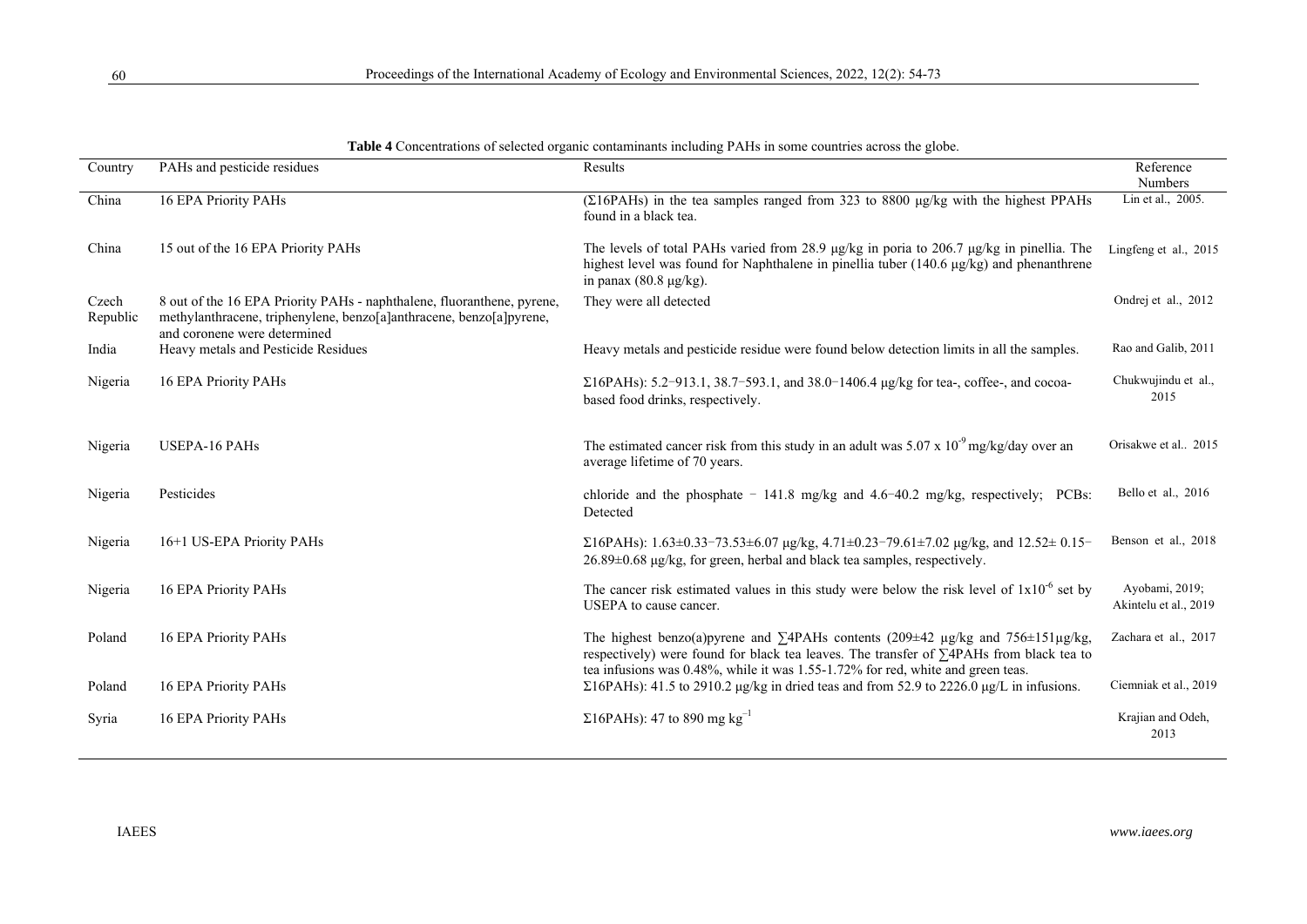Table 5 indicates some principal toxic effects of heavy metals. Some metal like Arsenic and Cadmium impacts acute effects while metal like Lead impacts chronic effects.

| <b>Table 5</b> Principal toxic effects of some heavy metals                               |                                                                            |  |
|-------------------------------------------------------------------------------------------|----------------------------------------------------------------------------|--|
| Heavy metals                                                                              | Principal toxic effects                                                    |  |
| Arsenic                                                                                   | Lung cancer and skin diseases                                              |  |
| Cadmium                                                                                   | Kidney damage, lung cancer and bone disorder                               |  |
| Chromium                                                                                  | Respiratory effects, allergic dermatitis, kidney and liver damage          |  |
| Lead                                                                                      | Neurological effects, hematopoietic system damage and reproductive effects |  |
| Mercury                                                                                   | Neurological effects and kidney damage                                     |  |
| Manganese                                                                                 | Central nervous system effects                                             |  |
| Zinc                                                                                      | Gastrointestinal disturbances and anaemia                                  |  |
| $S_{\text{oucoov}}$ Mortin and $C_{\text{meas}}$ (2000) and $S_{\text{in}}$ at al. (2011) |                                                                            |  |

Sources: Martin and Griswold (2009) and Singh et al. (2011).

## **4 Discussion**

# **4.1 Review of metal contamination in herbal remedies**

From Table 2, it is obvious that a number of cases of heavy metal contamination of herbal remedies have been reported in Nigeria. The presence of toxins especially heavy metals may results from many sources ranging from bio-availability in herbs grown in contaminated soils to the herbal drug manufacture processes. Heavy metals are metallic, naturally occurring compounds that have higher densities compared to other metals - at least five times the density of water (Zumdal, 2007). Heavy metals are toxic to humans. Even small doses can have serious consequences. The quality and safety of herbal medicines are major concerns worldwide due to increasing heavy metal contamination resulting from anthropogenic activities. Metals are widely distributed throughout nature and occur freely in soil and water. Heavy metals in herbal preparations may not be a result of accidental contamination but may be introduced for supposed therapeutic properties; for example, mercury was used to treat syphilis until the introduction of penicillin, while arsenic-derived compounds are still used for treatment of some forms of malignancy (Shaban et al., 2016). Among the heavy metals mercury, lead, arsenic and cadmium are toxic metals and have mutagenic effects even at very low concentration (Sathiavelu et al., 2012).

In Nigeria, the consumption of herbs either as supplements or remedies cuts across all ages and social groups and most often a combination of these products are consumed simultaneously. There is no documented implication of this practice and as such it has become imperative to evaluate the acute and chronic toxicity profiles of these herbal supplements with a view to ascertaining degree of violations of standard recommended guidelines of WHO, EU and US EPA. Most papers reviewed have shown contamination of herbal products with heavy metals. The results of the research carried out by Igweze et al. (2012) as shown in Table 2, revealed that almost all the capsules and soft get preparations were contaminated with heavy metals, with some of them exceeding WHO, EU and US EPA limits. The presence of these metals in the preparations could lead to chronic toxicity and interactions with conventional medicine. In a similar research in Nnewi and Owerri, Nigeria (Obi et al., 2006), the levels of potential toxic metals in ready-to-use herbal products purchased from the open market were studied. The result showed that 100% of the samples contained elevated amounts of heavy metals (Obi et al., 2006). The study suggested that the public health hazards from ingestion of herbal medicines should be identified and disclosed by in-depth risk assessment studies.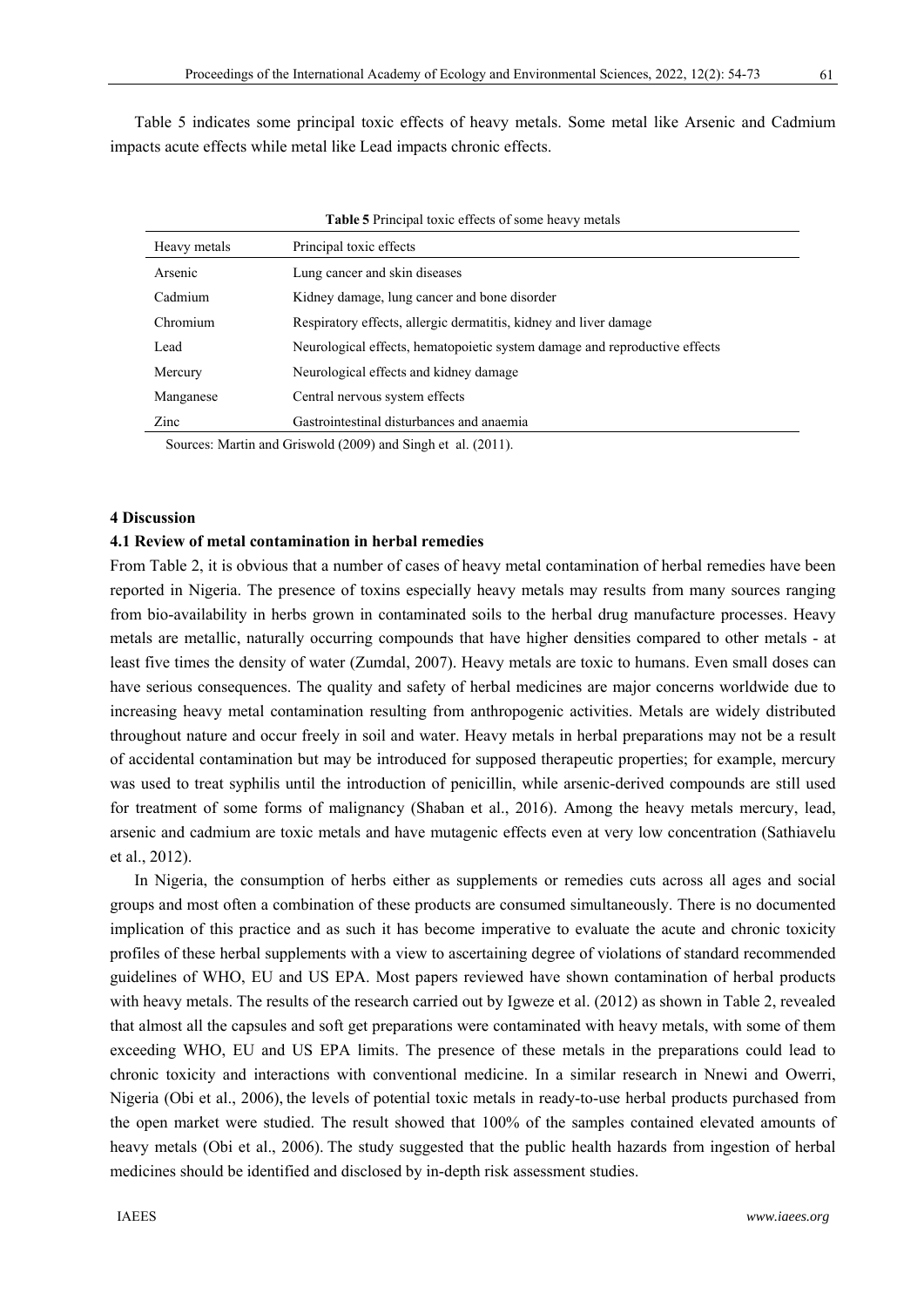However, on a contrary, Jimoh et al. (2015) analyzed heavy metal contamination of some poly-herbal products from Lagos state. All metals were either below detection limit or within recommended WHO/FAO permissible limits. This may be due to the fact that most of the poly-herbal products have been screened and certified by NAFDAC. A similar study in Imo State, Nigeria (Ekeayanwu et al., 2013) also indicated that all metals determined were within the limits.

A study carried out to examine potential toxic metal contamination of local medicinal plants and extracts sold in Ibadan, Nigeria showed that the concentrations of cadmium, chromium and nickel in all samples were below detection limits (Adie and Adekunle, 2017). However, all ethanol extracts and one out of four water extracts contained lead. Lead is one of the highly toxic environmental pollutants that is ubiquitous in the environment. It can complex with various bio-molecules which adversely affect their functions. Lead exposure may have an adverse effect on the blood, nervous, immune, renal, skeletal, muscular, reproductive, and cardiovascular systems causing poor muscle coordination, gastrointestinal symptoms, brain and kidneys damage, hearing and vision impairments, and reproductive defects (Edebi and Alade, 2011; Johnson, 1998). Consumption of these products poses a serious health risk; hence, there is need for continuous monitoring of herbal drugs sold in the market to ensure safety and efficacy of these remedies.

Table 3 indicate summary of global outlook of metal contamination of herbal remedies. Studies from African, Asia, Europe and South American sub-regions were presented. Heavy metal contamination is a global challenge because herbal product contamination with heavy metals have also been reported from other African countries, Asia, Europe and South America (Okem et al., 2014; Rania et al., 2015; Krejpcio et al., 2007; Marina, 2009). Both developed and developing countries have shown high levels of potentially toxic heavy metals in products available to the public (Onwordi et al., 2015; Rania et al., 2015). The presence of selected pathogenic microorganisms and selected elemental levels of herbal materials used in management of oral health in Nairobi, Kenya; have been investigated. The herbal materials were found to be contaminated with aluminium, chromium, manganese, iron, copper, zinc and lead at various concentrations which were unsafe for human consumption (Ngari et al., 2013). In a research conducted to assess the safety of herbs available in the Kumasi central market in Ghana with regards to heavy metal contamination, a total of 15 medicinal herbs were randomly collected and the results showed that most of the metal concentrations in the herbs were within the WHO maximum permissible limits (Nkansah et al., 2016). This was not the case in a similar study conducted in Ghana by Affum et al. (2013) where the level of arsenic in ready-to-use aqueous-based antimalaria herbal medicine were reported higher than WHO permissible levels. In a similar study conducted in United Arab Emirates, a total of 81 samples of seven herbs were purchased from the local market in Dubai and analysed for their cadmium, lead, copper, iron, and zinc contents. The metals were present in varying concentrations in the herbal samples with most of the analysed herbs containing unsafe levels of heavy metals that exceeded the WHO permissible limits (Rania et al., 2015).

Toxic metal testing was performed on 121 natural health products (including Ayurvedic, traditional Chinese, and various marine-source products) as well as 49 routinely prescribed pharmaceutical preparations in Ontario and Alberta, Canada. Testing was also performed on several batches of one prenatal supplement, with multiple samples tested within each batch. Results were compared to existing toxicant regulatory limits. Toxic metal contamination was found in many supplements and pharmaceuticals. Levels exceeding established limits were only found in a small percentage of the products tested. Some of the products demonstrated contamination levels above preferred daily end-points for mercury, cadmium, lead, arsenic or aluminium. Natural health products manufactured in China generally had higher levels of mercury and aluminium (Stephen et al., 2012).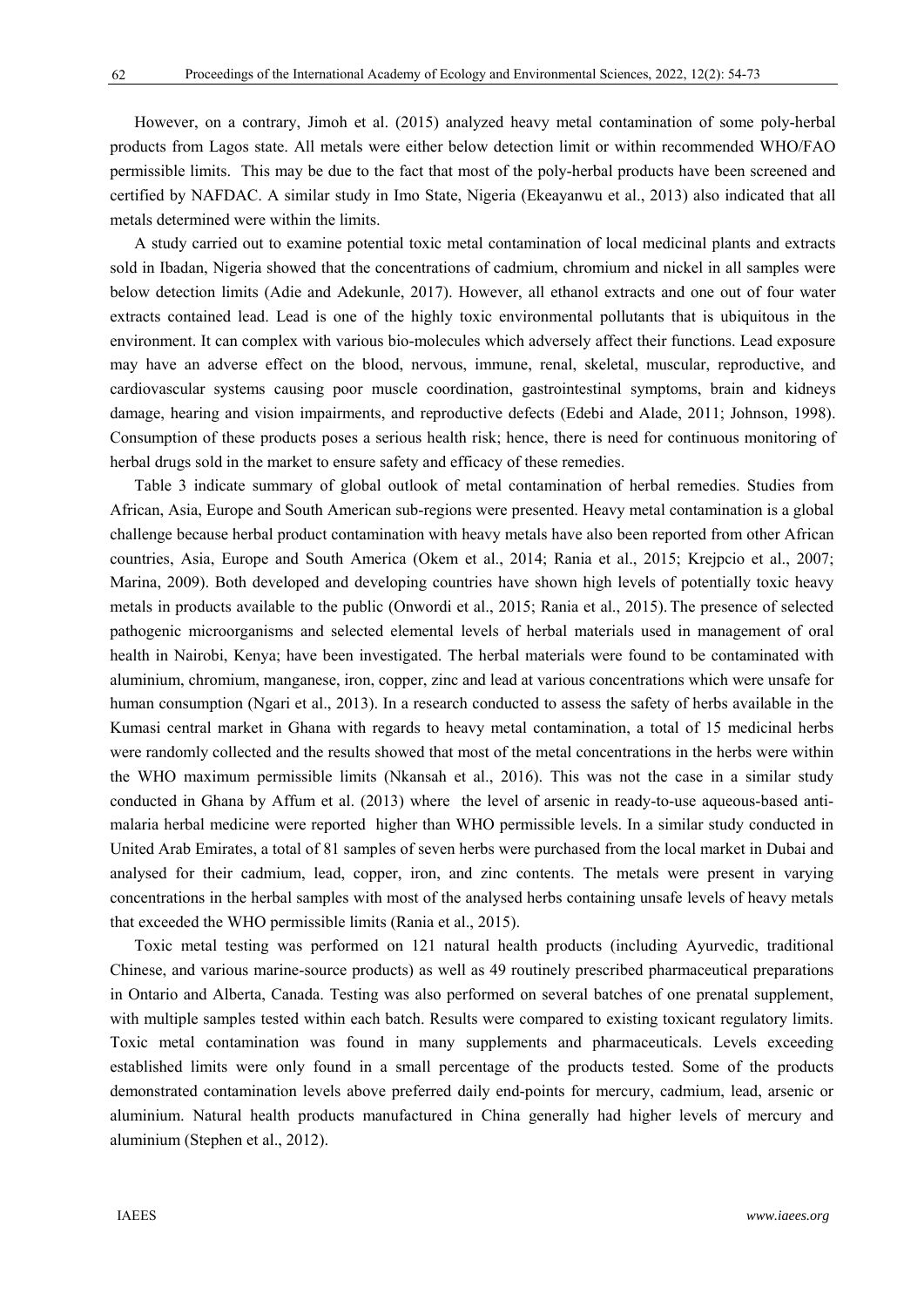The levels of potassium, calcium, iron, zinc, copper, manganese, arsenic, cadmium, chromium, and lead in commonly used medicinal herbs and their infusions by Lebanese were analyzed by EDXRFS and AAS techniques, respectively. The levels of manganese, chromium, lead and arsenic in herbal infusions were found to be higher in soaked than boiled preparations and correlated with iron, while zinc and copper levels were higher in boiled infusions. Cluster analysis indicated metals were most probably in plants due to wastes disposal and irrigation with contaminated wastes and/or from atmospheric waste particulates (Rania et al., 2015). Several Pakistani plants are known to be of potential therapeutic value and are used in traditional herbal medicine system of the country. Ten of the most popular routinely used medicinal plants (*Achyranthes aspera*, *Alternanthera pungens*, *Brassica campestris*, *Cannabis sativa*, *Convolvulus arvensis*, *Hordeum vulgare*, *Justicia adhatoda*, *Parthenium hysterophorus*, *Ricinus communis*, *Withania somnifera*), belonging to Haripur basin were studied first time for their trace (zinc, copper, chromium, nickel, cobalt, cadmium, lead, manganese and iron) and major (potassium, sodium, calcium and magnesium) elemental composition. Although all the plants were found to accumulate good quantities of iron, potassium, sodium, calcium and magnesium; their trace heavy metal contents were high according to the international safety standards for human consumption (Khan et al., 2013). In a similar research in Pakistan, all other metals analyzed were below permissible level except chromium.

In a study conducted to investigate the toxic metal content (lead, arsenic, cadmium and mercury) of 52 frequently prescribed herbal medicines and to identify herbal medicines that exceed the Korea Food and Drug Administration (KFDA) maximum limits, a total of 3534 samples, including 1966 domestic samples and 1568 imported samples, were analyzed using an Inductively Coupled Plasma-Mass Spectrometer (ICP-MS) (Donggyu et al., 2015), the total amount of lead, arsenic, cadmium and mercury were significantly different between domestic (0.63 mg kg<sup>-1</sup>) and imported (0.81 mg kg<sup>-1</sup>) medicines. Among the 52 kinds of samples, 4 kinds of herbs required quality control for lead and 12 kinds of herbs required quality control for cadmium. No sample contained arsenic and mercury above the limits.

# **4.2 Review of organic contamination of herbal remedies**

## 4.2.1 Pesticides

Research has shown that herbal remedies are contaminated not only with heavy metals but also with organic pollutants such as pesticides residues and PAHs (Table 4). Pesticide residues are any specified substance in food, agricultural commodities or animal feed resulting from the use of a pesticide. The term includes any derivatives of a pesticide, such as conversion products, metabolites, reaction products and impurities considered to be of toxicological significance. Medicinal plant materials may contain pesticide residues, which accumulate as a result of agricultural practices, such as spraying, treatment of soils during cultivation and administration of fumigants during storage. Bello et al. (2016) in a research carried out in Northwest Nigeria reported the presence of Poly-Chlorinated Biphenyls (PCBs) in selected herbal remedies. Chloride and phosphate were found to be in the concentration ranges of between  $141.8$ mg/kg and  $4.6 - 40.2$  mg/kg, respectively. The congeners 2,2',5,5'-tetrachlorobiphenyl and 2,2',3,4,4',5,5'-heptachlorobiphenyl were not detected in any of the samples; the highest concentration of PCBs was recorded for 2,3,3',4,4',5hexachlorobiphenyl in one sample. Other three congeners were detected at varied concentrations in different percentages. Most other pesticides had very short residual actions. Therefore it was suggested that, where the length of exposure to pesticides is unknown, the herbal materials should be tested for the presence of organically bound chlorine and phosphorus as a preliminary screening method (WHO, 2007).

4.2.2 Polycyclic Aromatic Hydrocarbons (PAHs)

Polycyclic Aromatic Hydrocarbons (PAHs) constitute a large class of organic compounds characterized by a structure made up of carbon and hydrogen atoms forming two or more fused aromatic rings without any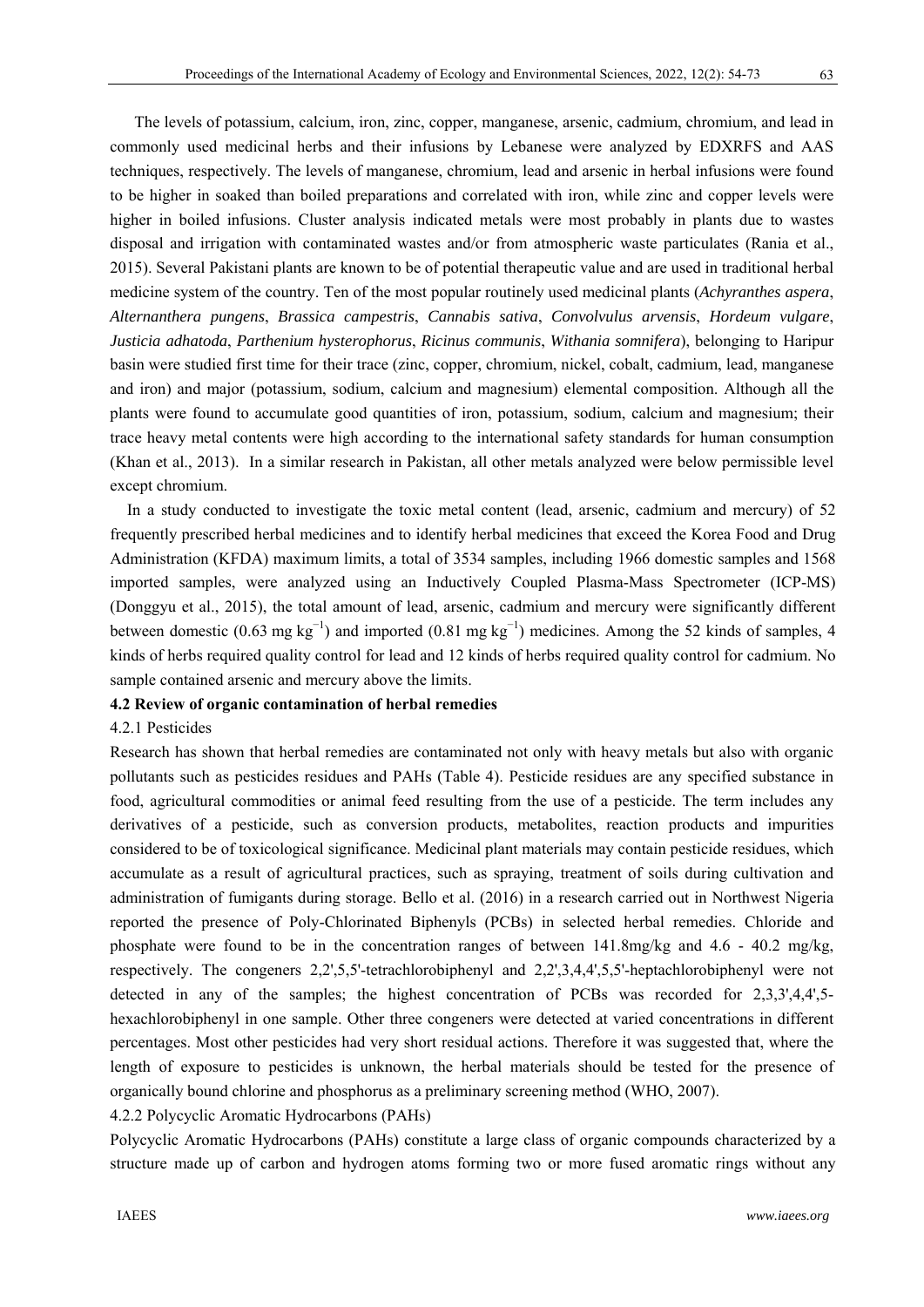heteroatom or substituent. The compounds containing five or more aromatic rings are known as heavy PAHs, whereas those containing less than five rings are named light PAHs. Both kinds of PAHs are non-polar compounds showing high lipophilic nature. Therefore, heavy PAHs are more stable and toxic than the other group.

Poly-Aromatic Hydrocarbons (PAHs) are ubiquitous environmental contaminants which are widespread in the air bonded to particulate matter (Soceanu et al., 2011). Although PAHs show hydrophobic properties (especially heavy PAHs), they are also found in water. These compounds are produced during a variety of combustion and pyrolysis processes from anthropogenic and natural sources. A high amount of PAHs are emitted from processing coal, during incomplete combustion of organic matter (e.g. wood and fossil fuels), from motor vehicle exhaust and cigarettes (Soceanu et al., 2011). Forest fires, volcanoes or hydrothermal processes are natural emission sources of PAHs (Silva et al., 2011). The largest concern associated with exposure to PAHs is cancer risk, because many PAHs are highly carcinogenic and mutagenic in laboratory animals and have been implicated in breast, lung, and colon cancers in humans (ACGIH, 2005). PAHs are metabolized to dihydrodiols by hydrocarbon hydroxylases present in the liver, and dihydrodiols and their epoxide derivatives bind to DNA and proteins, starting mutagenic processes in the cells (Wang et al., 2010). Various recent epidemiological studies have revealed an association between dietary exposure to PAHs and increased risks of some human cancers (Diggs et al., 2011). Also, many PAHs exert teratogenic and immunotoxic effects (Reynaud and Deschaux, 2006). Thus, exposure to PAHs is a significant public health problem.

This group of organic contaminants have been detected at different concentrations in various foods and herbal medicines, including edible oils, olive oil, vegetables oils, fruits and vegetables, coffee, tea leaves, tea infusions, beverages, seafood, smoked fish, smoked meat, moked cheese, milk, honey, foodstuffs, dried foods, cooked foods, food supplements, and herbal products (IPCS, 2010). Few studies have been performed that investigated the levels of PAHs in raw medicinal herbs.

Ishizaki et al. (2011) analyzed 15 PAHs in five teas and 29 medicinal herbs. The total concentration of the 15 PAHs ranged from 6.5 to 1112.1 mg/kg. The total concentration of 15 PAHs was found to be maximum (1112.1 mg/kg) in eucommia bark. Yu et al. (2012) investigated 16 PAHs as representative contaminants in nine Chinese medicinal herbs to ensure food safety from this source. The total levels of PAHs varied from 98.2 mg/kg (cassia seed) to 2245 mg/kg (eucommia bark). Among the PAHs, the phenanthrene concentration was maximum in liquorice root (631.3 mg/kg), indigo wood leaf (551.0 mg/kg), rose flower (435.2 mg/kg) and eucommia bark (432.3 mg/kg). Krajian and Odeh (2013) determined the levels of 16 EPA-PAHs in the leaves and flowers of 10 medicinal plants. The sum of the 16 PAHs in the investigated medicinal plants ranged from 47 to 890 mg/kg, where the highest PAHs were found in plant samples of Sage.

Similar studies in Nigeria, have reported the presence of PAHs of priority concern in green herbal, black tea samples, coffee and cocoa based food drinks at varying concentrations (Chukwujindu et al., 2015; Benson et al., 2018; Zumdal, 2007; Edebi and Alade, 2011). The estimated cancer risk from exposure to PAHs arising from consumption of Chinese teas were calculated to be less than the U.S. EPA cancer risk range of 1 x  $10^{-4}$  to  $1 \times 10^{-6}$  (Orisakwe et al., 2015). The study suggests that consumption of Chinese teas may not be one of the factors responsible for the increased rate of cancer in Nigeria. In all of the studies, low molecular weights PAHs were found as the dominant contaminants.

# **4.3 Review of microbial contaminants in herbal remedies**

Herbs and herbal materials normally carry a large number of bacteria and moulds, often originating in soil or derived from manure. While a large range of bacteria and fungi form the naturally occurring microflora of medicinal plants, aerobic spore-forming bacteria frequently predominate (WHO, 2007). Current practices of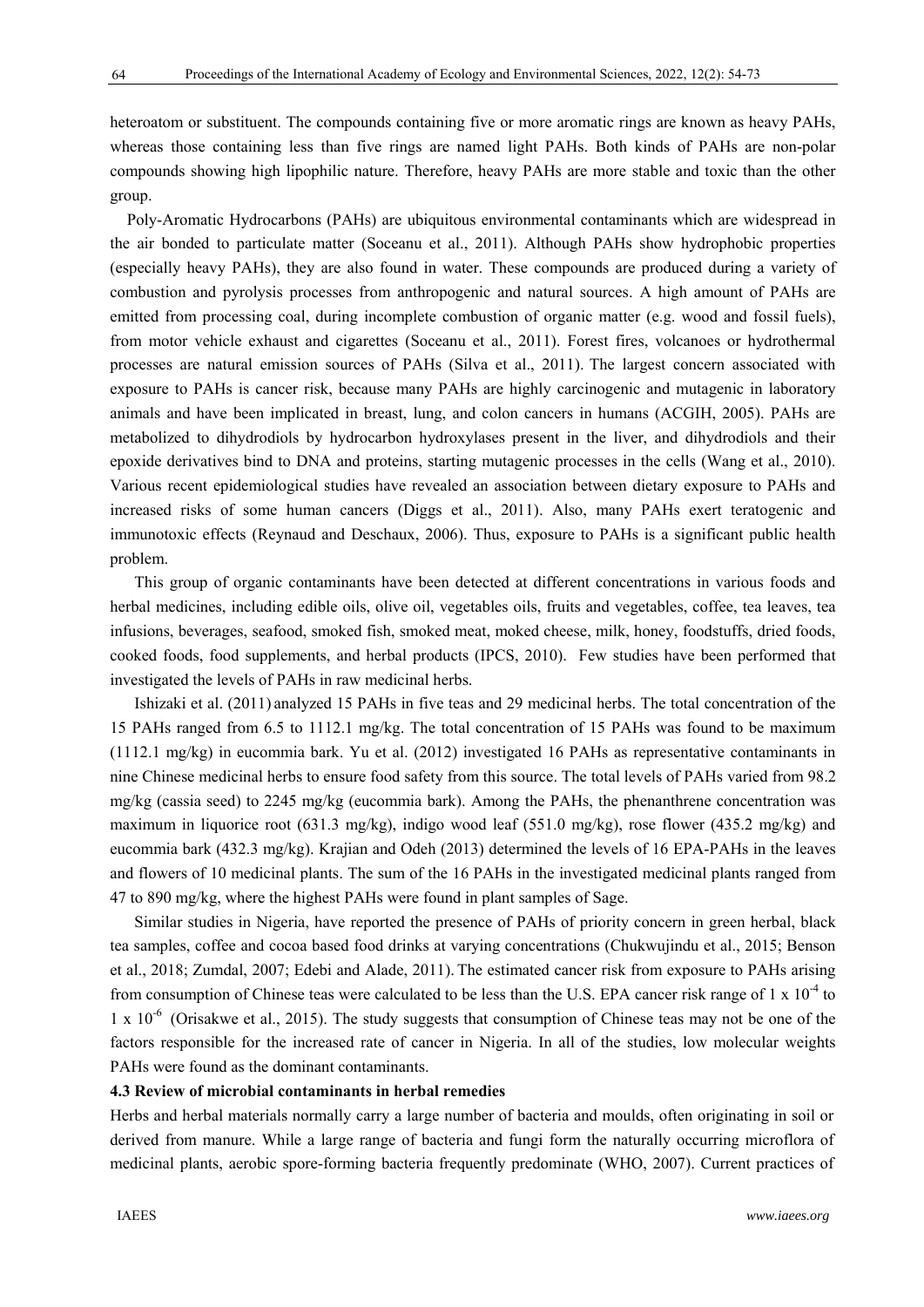harvesting, production, transportation and storage may cause additional contamination and microbial growth. Proliferation of microorganisms may result from failure to control the moisture levels of herbal medicines during transportation and storage, as well as from failure to control the temperatures of liquid forms and finished herbal products.

The presence of Escherichia coli, Salmonella spp. and moulds may indicate poor quality of production and harvesting practices (WHO, 2007). Microbial contamination may also occur through handling by personnel who are infected with pathogenic bacteria during harvest/collection, post-harvest processing and the manufacturing process (WHO, 2007). This should be controlled by implementing best practice guidelines such as GACP and GMP.

A good number of studies reported the presence microorganisms in herbal remedies. *Escherichia coli*, *Pseudomonas aeruginosa* and *Salmonella typhi* was reported to be present in some herbal products consumed in Nairobi, Kenya (Ngari et al., 2013). Adelinesuyien et al. (2013) and Alwakeel (2008) also reported cases of microbial contaminant in herbal products consumed in Malaysia and Saudi Arabia respectively. Also, Microbial load of some medicinal plants sold in local markets of Benin, Nigeria was reported to contain *P. aeruginosa* and *B. subtilis* among others (Idu et al., 2011). In Kaduna Nigeria, studies indicated presence of pathogenic *S. typhi* in 65.7% of herbal products analysed and E. coli in 58.7% of the samples analyzed (Abbha et al., 2009). Evaluation of microbial quality of plant materials in Belgrade indicated the presence of *E. coli*, Bacillus and Clostridia species (Stevic et al., 2012). When evaluation of microbial and fungal contaminations of herbal products was carried out in Ghana (Ahene et al., 2011), aflatoxins, nitrobacteria and *P. aeruginosa*  among others were found to be present. In South Africa, studies have shown that herbal products are heavily contaminated with bacteria (Adeleye et al., 2005). Consumers of these products are in no doubt at risk of infection with pathogenic microbes.

World Health Organization (WHO) stipulates that Salmonella and Shigella species must not be present in herbal medicines intended for internal use at any stage. Other microorganisms should be tested for and should comply with limits set out in regional, national or international pharmacopoeias (WHO, 2007). However, in some of the papers reviewed, *E. coli*, *Salmonella* spp, *Staphylococcus aureus*, *Pseudomonas aeruginosa* and other microorganisms were present in varying amounts and this has profound and severe implications for public health. Drug samples in which microbial load is higher than WHO norms may be harmful as they can produce toxic substance like aflatoxins which may cause harm to the human heath instead of curing the disease. There are innumerable reports of mycotoxin contamination of herbal drugs (Aziz et al. 1998; Kumar and Roy, 1993; Refai, 1988). The risk of mycotoxin production especially aflatoxin should be considered in the process of the herbal preparation because of the proven mutagenic, carcinogenic, teratogenic, neurotoxic, nephrotoxic and immunosuppressive activities of these microbes (Refai, 1988; Scimea, 1995).

#### **4.4 Metal speciation studies**

The need to distinguish between chemical forms of an element is crucial in food, environmental, and pharmaceutical sectors. In the past, measuring the total amount of an element was sufficient. Unfortunately, the effect of an element extends far beyond its absolute amount. Different forms of an element can exhibit very different physio-chemical properties, including varying toxicities. The process of separation and quantification of different chemical forms of an element, more specifically termed speciation analysis, can determine an element's various chemical forms, and thus deliver a better understanding of the environmental or health related impact associated with a particular sample.

Whether an element is toxic or not is determined by many factors including route of exposure, dose, site of accumulation, nutritional status, detoxification biochemistry, and the particular form or species in which the element exists within the body (Stephen et al., 2012). Different species of elements have the potential to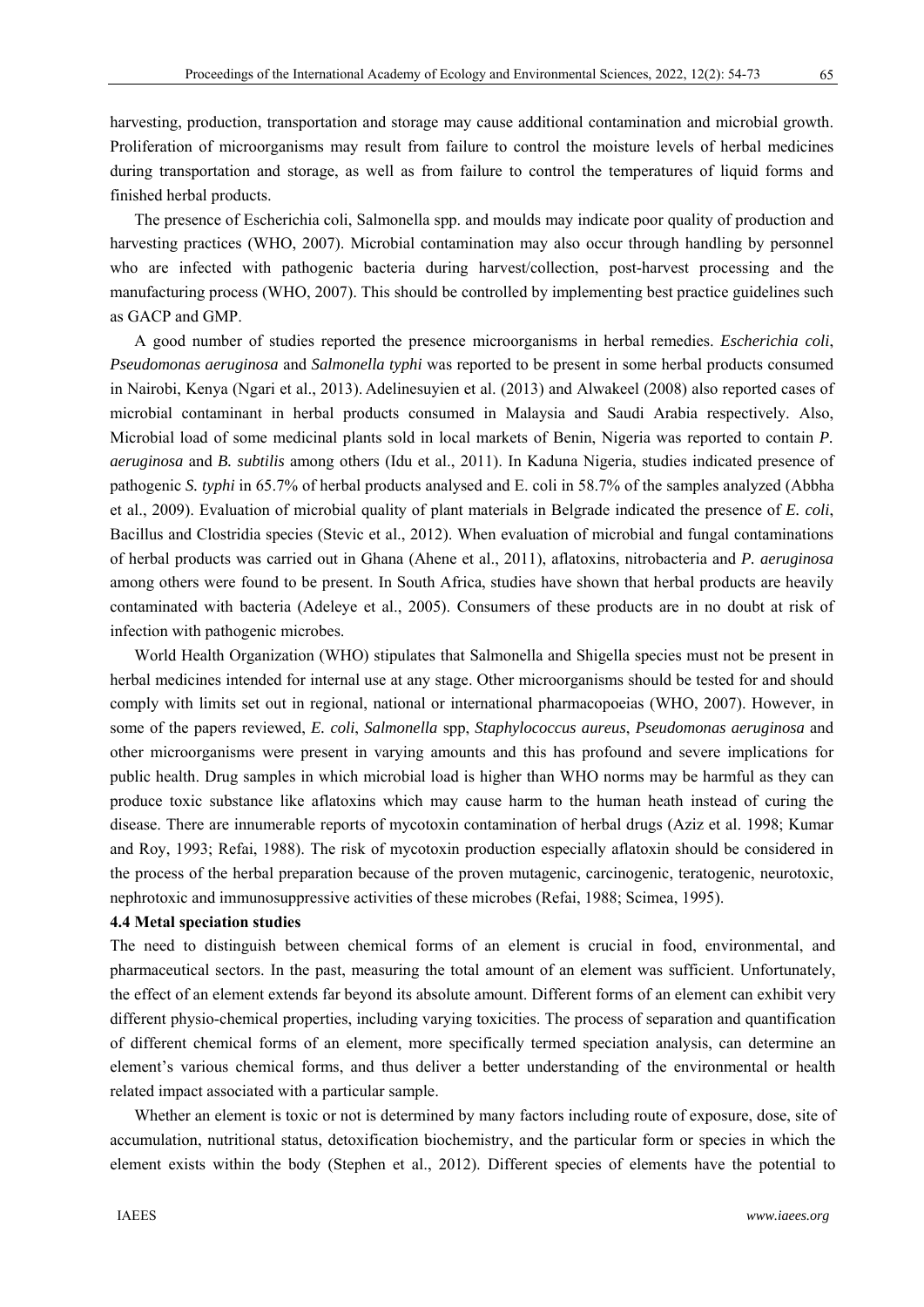66

display distinct toxicity patterns. For example, hexavalent chromium (chromium-VI) is highly toxic and carcinogenic while trivalent chromium (chromium-III) is an essential metal involved in lipid and carbohydrate metabolism.

Similarly, inorganic and organic arsenic are both naturally occurring compounds that display different toxicities. While certain inorganic arsenic species are classified as human carcinogens, some forms of organic arsenic, such as arsenobetaine (which accumulates in some aquatic organisms such as shrimp) are relatively nontoxic. Specific forms of some elements also have the potential to be converted within the body to different forms, which changes their properties and potential toxicity.

# **5 Health Implication of Contamination of Herbal Medicine**

# **5.1 Heavy metals**

Table 5 presents some major adverse health effects arising from toxic metals to humans. All metals are toxic at higher concentrations, excessive levels can be damaging to the organisms including humans (Chronopoulos et al., 1997). Toxicological problems associated with the use of herbal medicines are complex but have been regularly associated with serious adverse fatalities ranging from cardiovascular problems to psychiatric to neurological effects to liver toxicity or malfunction to hematologic and renal toxicity (Ernst, 2003). Among the heavy metals, mercury, lead, arsenic and cadmium are toxic metals and have mutagenic effects even at very low concentration. Several cases of human disease, malfunction and malformation of organs due to metal toxicity have been reported. Along with human beings, animals and plants are also affected by toxic levels of heavy metals (Sathiavelu et al., 2012; Ibrahim et al., 2006) (See Table 5).

# **5.2 Pesticide residues**

Pesticide exposure is linked with various diseases including cancer, hormone disruption, asthma, allergies, and hypersensitivity (Van et al., 2010). A line of evidence also exists for the negative impacts of pesticide exposure leading to birth defects, reduced birth weight, foetal death, etc. (Baldi et al., 2010; Meenakshi et al., 2012; Wickerham et al., 2012). On the basis of scientific evidence, the real, predicted, and perceived risks that pesticides pose to human health and the environment are fully justified. Depending on their method of action, certain pesticides, such as those determined to be xenoestrogens (organochlorines, organophosphates, and carbamates), will have increased effects based on the developmental stage of individuals when exposure occurs (Inigo-Nunez et al., 2010). The risk of health hazards due to pesticide exposure depends not only on how toxic the ingredients are but also on the level of exposure. In addition, certain people such as children, pregnant women, or aging populations may be more sensitive to the effects of pesticides than others.

# **5.3 Polycyclic Hydrocarbons (PAHs)**

They are highly lipid soluble and thus readily absorbed from the gastrointestinal tract of mammals. They are rapidly distributed in a wide variety of tissues with a marked tendency for localization in body fat. Due to the high lipophilicity of this class of compounds, their bioavailability after ingestion and inhalation is significant. Scientific investigations have shown that detectable levels of PAHs occur in almost all internal organs, particularly in organs that are rich in adipose tissue. These organs can serve as storage depots from which the hydrocarbons can be gradually released (Campo et al., 2015).

The impact of PAHs on human health depend mainly on the length and route of exposure, the amount or concentration of PAHs one is exposed to, as well as the relative toxicity of the PAHs (ACGIH, 2005). A variety of other factors can also affect health impacts including subjective factors such as pre-existing health status and age. Mixtures of PAHs are known to cause skin irritation and inflammation. Anthracene, benzo(a)pyrene and naphthalene are direct skin irritants. They are reported to be skin sensitizers, i.e. cause an allergic reaction in skin in animals and humans (IPCS, 2010). Health effects from long-term or chronic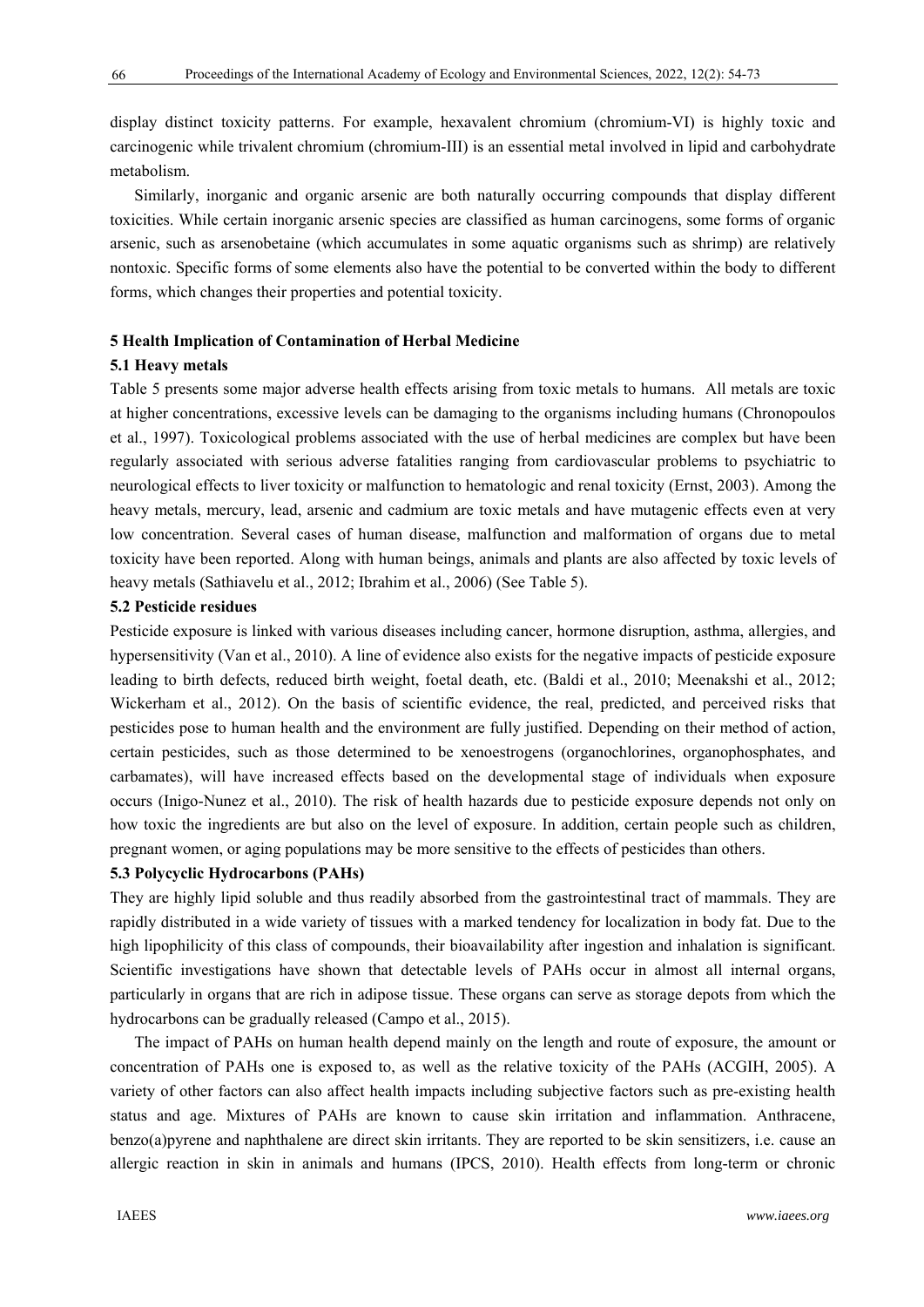exposure to PAHs may include decreased immune function, cataracts, kidney and liver damage (e.g., jaundice), breathing problems, asthma-like symptoms, and lung function abnormalities. Evidence indicates that mixtures of PAHs are carcinogenic to humans.

# **6 Conclusion and Recommendation**

The results of this study especially on the heavy metal contents of herbal medicine pose an impending danger for consumers. Significant serious consequences may appear due to accumulation of heavy metal contents through the years of frequent use of these herbal medicines. Several degenerative and life-threatening conditions were linked to accumulation of toxic metals in the body. When our body is compounded with microbial infection to an already toxin-filled system, the capacity of our immune system to defend itself could be compromised. Although some of the papers reviewed showed heavy metal levels within the acceptable limits, it is possible that some amounts can be taken up by the system and accumulate for years of use, thus cause serious consequences. Even if these metals found in herbal medicines are less likely than free to bind with molecules in our bodies and thus slower to be absorbed, the issue of safety and vigilance on their serious adverse effects should be of a concern. Furthermore, the continued practice of safety and precautionary measures from the harvest area (such as minimizing pesticides use) to the household such as thorough cleaning and washing of herbal plants prior to use should be practiced.

# **Acknowledgement**

The authors gratefully acknowledge the unanimous reviewers who painstakingly reviewed our manuscript and offered suggestions that improved its quality.

### **References**

- Abbha D, Inabo H, Yakubu E, Olonitola O. 2009. Contamination of herbal medicinal products marketed in kaduna metropolis with selected pathogenic bacteria. African Journal of Traditional, Complementary and Alternative Medicines, 6(1): 70-77
- Abou-Arab AAK, Kawther MS, Tantawy MEE, Badeaa RI, Khariya N.1999. Quantity estimation of some contaminants in commonly used medicinal plants in the Egyptian market. Food Chemistry, 67: 357- 363
- Abualhasan M, Jaradat N, Sawaftah Z, Mohsen H, Najjar D, Zareer W. 2019. Evaluation of heavy metals and microbiological contamination of selected herbals from Palestine. Open Life Sciences, 14: 448-453
- ACGIH (American Conference of Governmental Industrial Hygienists). 2005. Polycyclic aromatic hydrocarbons (PAHs) biologic exposure indices (BEI) Cincinnati. American Conference of Governmental Industrial Hygienists, OH, USA. Available from: https://www.atsdr.cdc.gov/csem/polycyclic-aromatic-hydrocarbons/literature\_cited.html
- Adeleye IA, Okogi G, Ojo EO. 2005. Microbial contamination of herbal preparation in Lagos, Nigeria. Journal of Health, Population and Nutrition, 23(3): 296-297
- Adelinesuyien T, Yiingyng C, Weishang T. 2013. Microbial and heavy metal contamination in commonly consumed traditional Chinese herbal medicines. Journal of Traditional Chinese Medicines, 33(1): 119- 124
- Adie GU, Adekunle A. 2017. Evaluation of potentially toxic metal contamination of local medicinal plants and extracts sold in Ibadan, Nigeria. Journal of Health Pollution, 14: 23-29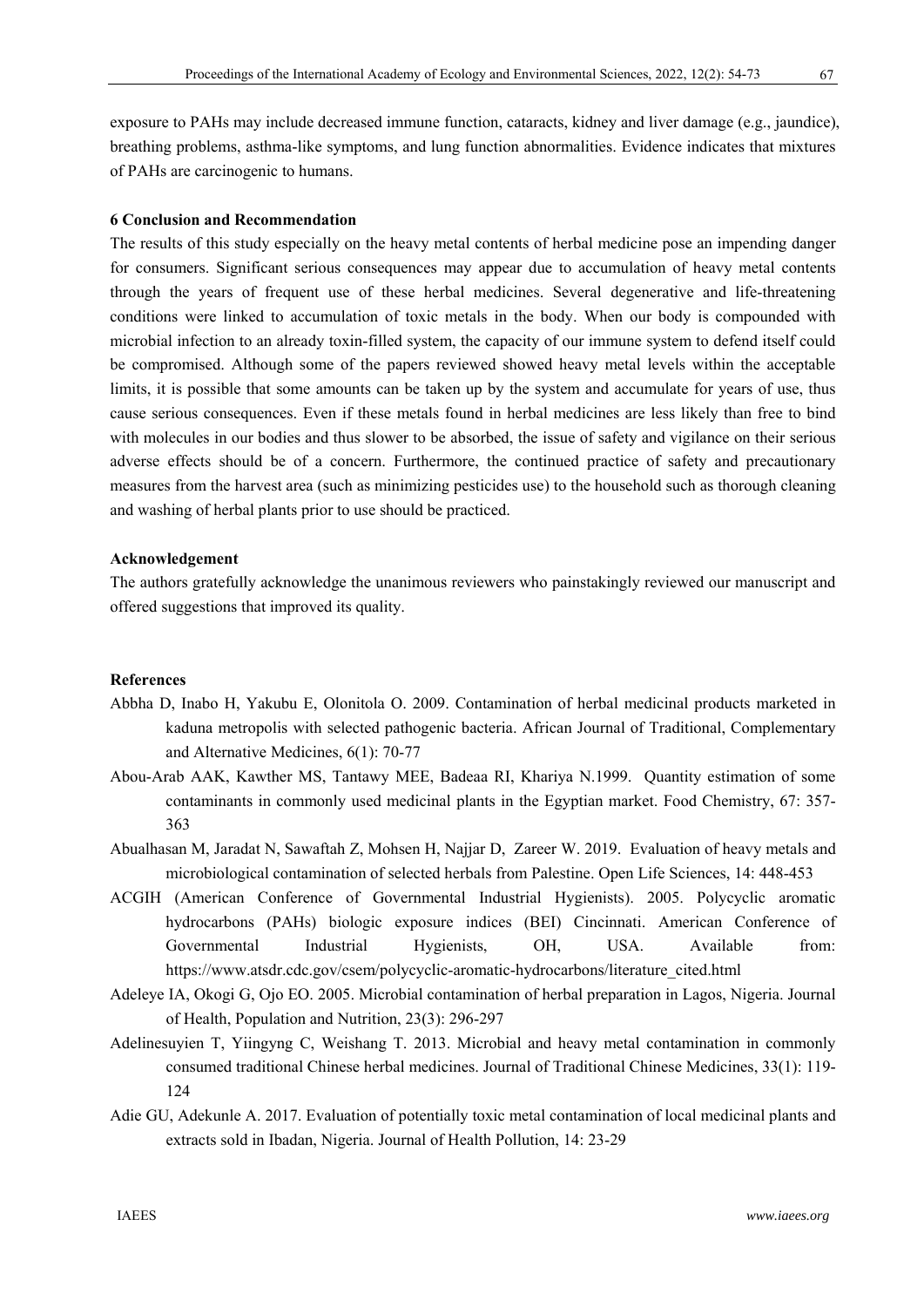- Affum AO, Shiloh DO, Adomako D. 2013. Monitoring of arsenic levels in some ready-to-use anti-malaria herbal products from drug sales outlets in the Medina area of Accra, Ghana. Food and Chemical Toxicology, 56: 131-135
- Ahene, RE, Odaitten GT, Owusu E. 2011. Fungal and bacterial contaminants of six spices and spice products in Ghana. African Journal of Environmental Science and Technology, 5(9): 633-640
- Ahmad I, Aqil F, Ahmad F, Owais M. 2006. Herbal Medicines: Prospects and Constraints. In: Modern Phytomedicine: Turning Medicinal Plants into Drugs (Ahmad I, Aqil F, Owais M, eds). Wiley, USA
- Akintelu SA, Oyebamiji AK, Ademosun OT, Ajayi SO, Folorunso AS. 2019. The FTIR and Heavy Metal Analysis of Some Anti-diabetic Herbal Drugs Sold in Ondo State, Nigeria. International Journal of Modern Chemistry, 7(1): 1-13
- Alwakeel SS. 2008. Microbial and heavy metals contamination of herbal medicines. Research Journal of Microbiology, 3(12): 683-691
- Ciemniak A, Kuzmicz K, Rajkowska-Mysliwiec M, Cadena MF. 2019. Assessing the contamination levels of dried teas and their infusions by polycyclic aromatic hydrocarbons (PAHs). Journal of Consumer Protection and Food Safety, 14: 263-274
- Ayanniyi R, Folami SO, Olumoh-Abdul A, Oreagba IA. 2017. Heavy metal content of commonly consumed herbal bitters in Ilorin, Nigeria. West African Journal of Pharmacy, 28(1): 141-148
- Ayobami OA. 2019. Composition of potential heavy metal contaminants in selected liquid and powdered herbal medicines commonly sold in Port Harcourt Metropolis, Nigeria. International Journal of Medicinal Plants and Natural Products, 5(1): 30-39
- Ayobami OA, Sylvester CI. 2019. Macro nutrient and selected heavy metals in powered herbal medicine sold in Nigeria. International Journal of Medicinal Plants and Natural Products, 5(1): 23-29
- Aziz, NH, Youssef, YA, El-Fouly MZ, Moussa LA. 1998. Contamination of some medicinal plant samples and spices by fungi and their mycotoxins. Botanical Bulletin of Academia Sinica, 39: 279-285
- Baldi I, Gruber A, Rondeau V, Lebailly P, Brochard P, Fabrigoule C. 2010. Neurobehavioral effects of longterm exposure to pesticides: results from the 4-year follow up of the PHYTONER study. Occupational and Environmental Medicine, 6 (2): 108-115
- Barnes J, Anderson LA, Phillipson JD. 2007. Herbal Medicine (3rd Edition). Pharmaceutical Press, London, UK
- Bello AA, Uzairu A, Okunola OJ, Sallau MS, Uba S. 2016. Levels of lambda-cyhalothrin and polychlorinated biphenyls residues in some herbal remedies from Northwest Nigeria. ChemSearch Journal, 7(2): 18-23
- Benson NU, Omowunmi HF, Joseph AO, Winifred UA, Adebusayo EA, Abass AO. 2018. Concentrations, sources and risk characterisation of polycyclic aromatic hydrocarbons (PAHs) in green, herbal and black tea products in Nigeria. Journal of Food Composition and Analysis, 66: 13-22
- Campo L, Rossella F, Pavanello S, Mielzynska D, Siwinska E, Kapka L, et al. 2015. A review on polycyclic aromatic hydrocarbons: Source, environmental impact, effect on human health and remediation (Hussein I, Abdel S, Mona SM, eds). 192: 72-78. http://dx.doi.org/10.1016/j.ejpe.2015.03.011
- Carter I. 2001. Footsteps: A quarterly newsletter linking development workers around the world, Tearfund, England. https://learn.tearfund.org/-/media/learn/resources/footsteps/fs52.pdf
- Chronopoulos J, Haidouti C, Chronopoulou A, Massas I. 1997. Variations in plant and soil lead and cadmium content in urban parks in Athens, Greece. Science of the Total Environment, 196: 91-98
- Chukwujindu MA, Iwegbue HA, Francisca IB, Loretta CO, Godswill OT, Godwin EN. 2015. Concentrations and profiles of polycyclic aromatic hydrocarbons in some commercial brands of tea, coffee, and cocoa-based food drinks in Nigeria. International Journal of Food Properties, 18(10): 2124-2133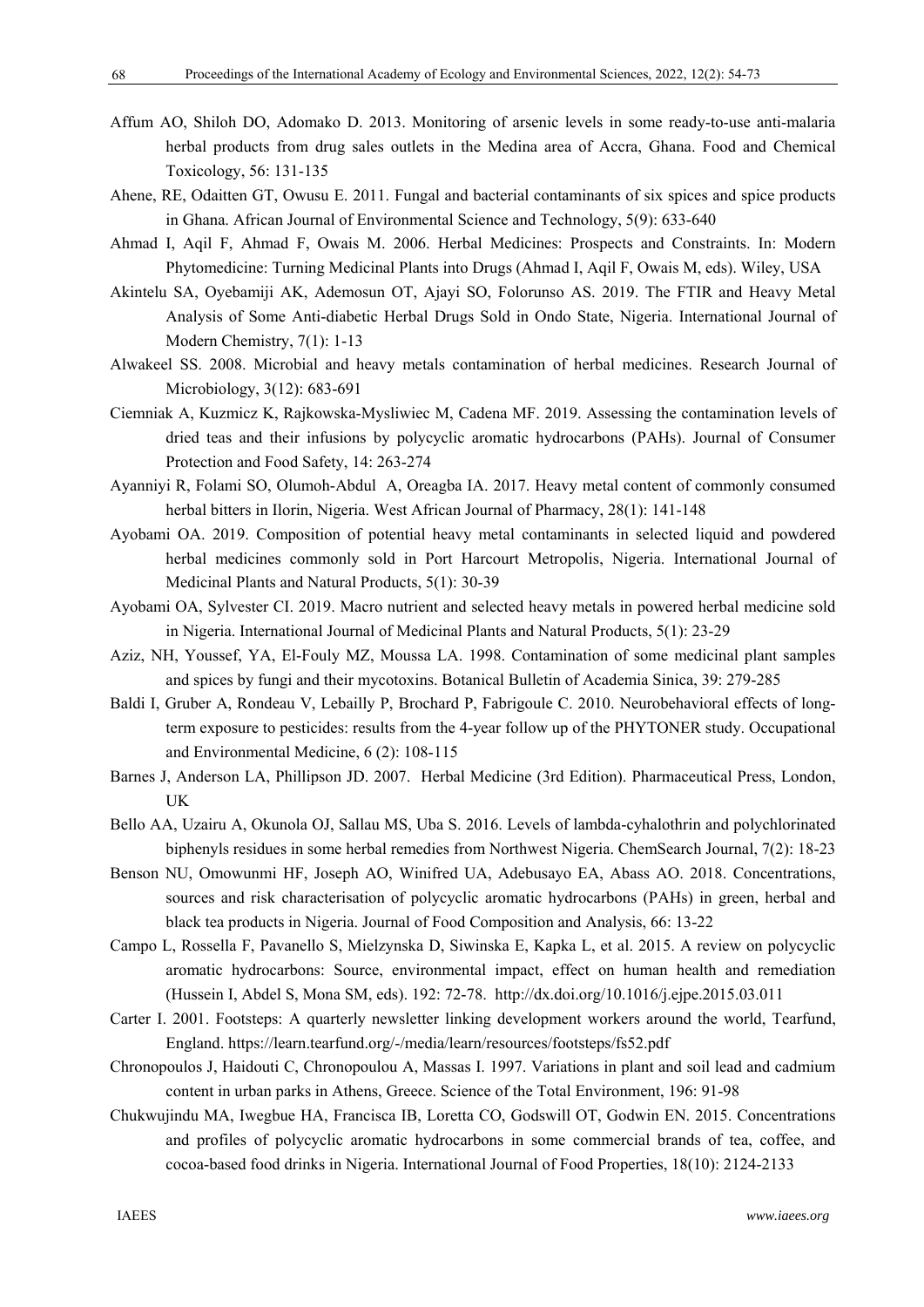- Diggs DL, Huderson AC, Harris KL, Myers JN, Banks LD, Rekhadevi PV, et al. 2011. Polycyclic aromatic hydrocarbons and digestive tract cancers: a perspective. Journal Of Environmental Science And Health Part C: Environmental Carcinogenesis and Ecotoxicology Reviews, 29: 324-357
- Donggyu K, Kwang-Ho H, Mokyoung L, Jung-Hun K, Kweon J, Seung-Kook P. 2015. Toxic metal content in 52 frequently prescribed herbal medicines on the Korean market. Journal Food Additives and Contaminants: Part B Surveillance, 8(3): 199-206
- Edebi NV, Alade OO. 2011. Evaluation of pharmacognostical parameters and heavy metals in some locally manufactured herbal drugs. Journal of Chemical and Pharmaceutical Research, 3(2): 88-97
- Ekeanyanwu RC, Njoku JO, Nwodu PO, Njokuobi AE. 2013. Analysis of Some Selected Toxic Heavy Metals in Some Branded Nigerian Herbal Products. Journal of Applied Pharmaceutical Science, 3(4): 88-91
- Elvis NS, Onyemelukwe NF, Nwodo ES, Otuu FC, Ilouno L. 2019. Unwholesome Herbal Medicines Marketed in Enugu Metropolis, Enugu State, South Eastern Nigeria: Public Health Implications. Journal of Environmental and Public Health, 3: 122-132
- Ernst E. 2003. Cardiovascular adverse effects of herbal medicines: a systematic review of the recent literature. Canadian Journal of Cardiology, 19(7): 818-827
- Esimone CO, Chah KF, Ikejide SC. 2002. Microbiological quality of herbal preparations marketed in Southeast Nigeria. Journal of Natural Remedies, 2(1): 42-48
- Gomez MR, Soledad C, Lorena MS, Maria FS, Luis DM. 2007. Determination of heavy metals for the quality control in Argentinean herbal medicines by ETAAS and ICP-OES. Journal of Food and Chemical Toxicology, 45(6): 1060-1064
- Ibrahim D, Froberg B, Wolf A, Rusyniak DE. 2006. Heavy metal poisoning: clinical presentations and pathophysiology. Clinics in Laboratory Medicine, 26: 67-97
- Ibrahim SI, Ibrahim DG, Muhammed FY, Bashir C, Kabir N, Imam AA. 2018. GC-MS and heavy metal analysis of gasca D herbal formulation. Tropical Journal of Natural Product Research, 2(8): 396-400
- Idu M, Osawaru M, Orhue ES. 2011. Medicinal plants sold in some local markets in Benin City, Nigeria. Ethnobotany, 17: 118-122
- Igweze ZN, Amadi CN, Orisakwe OE. 2019. Unsafe herbal sex enhancement supplements in Nigerian markets: a human risk assessment. Environmental Science and Pollution Research, 26: 22522-22528
- Igweze ZN, Orisakwe OE, Obianime AW. 2012. Nigerian herbal remedies and heavy metals: violation of standard recommended guidelines. Asian Pacific Journal of Tropical Biomedicine, 2(3): S1423-S1430
- Inigo-Nunez, S, Encinas MAH, Gonzalez-Bulnes TA.2010. Estimated daily intake of pesticides and xenoestrogenic exposure by fruit consumption in the female population from a Mediterranean country (Spain). Food Control, 21(4): 471-477
- Inuwa Y, Mohammed MI. 2018. Pollution indices and transfer factors of metals in selected medicinal herbs from Kano Metropolis. Discovery Science, 14: 100-108
- IPCS (International Programme on Chemical Safety). 2010. Polycyclic aromatic hydrocarbons, selected nonheterocyclic. Available from: http://www.inchem.org/documents/ehc/ehc/ehc202.htm
- Ishizaki A, Saito K, Kataoka H. 2011. Analysis of contaminant polycyclic aromatic hydrocarbons in tea products and crude drugs. Analytical Methods, 3: 299-305
- Iwuozor KO. 2019. Heavy metal concentration of aphrodisiac herbs locally sold in the south-eastern region of Nigeria. Pharmaceutical Science and Technology, 3(1): 22-26
- Jimoh A, Idu M, Ovuakporie-Uvo. 2015. Microbial load of some polyherbal products from Lagos State, Nigeria. Journal of Ethnobiology and Ethnomedicine, 1: 1-14
- Johnson FM. 1998. The genetic effects of environmental lead. Mutation Research, 410(2): 123-140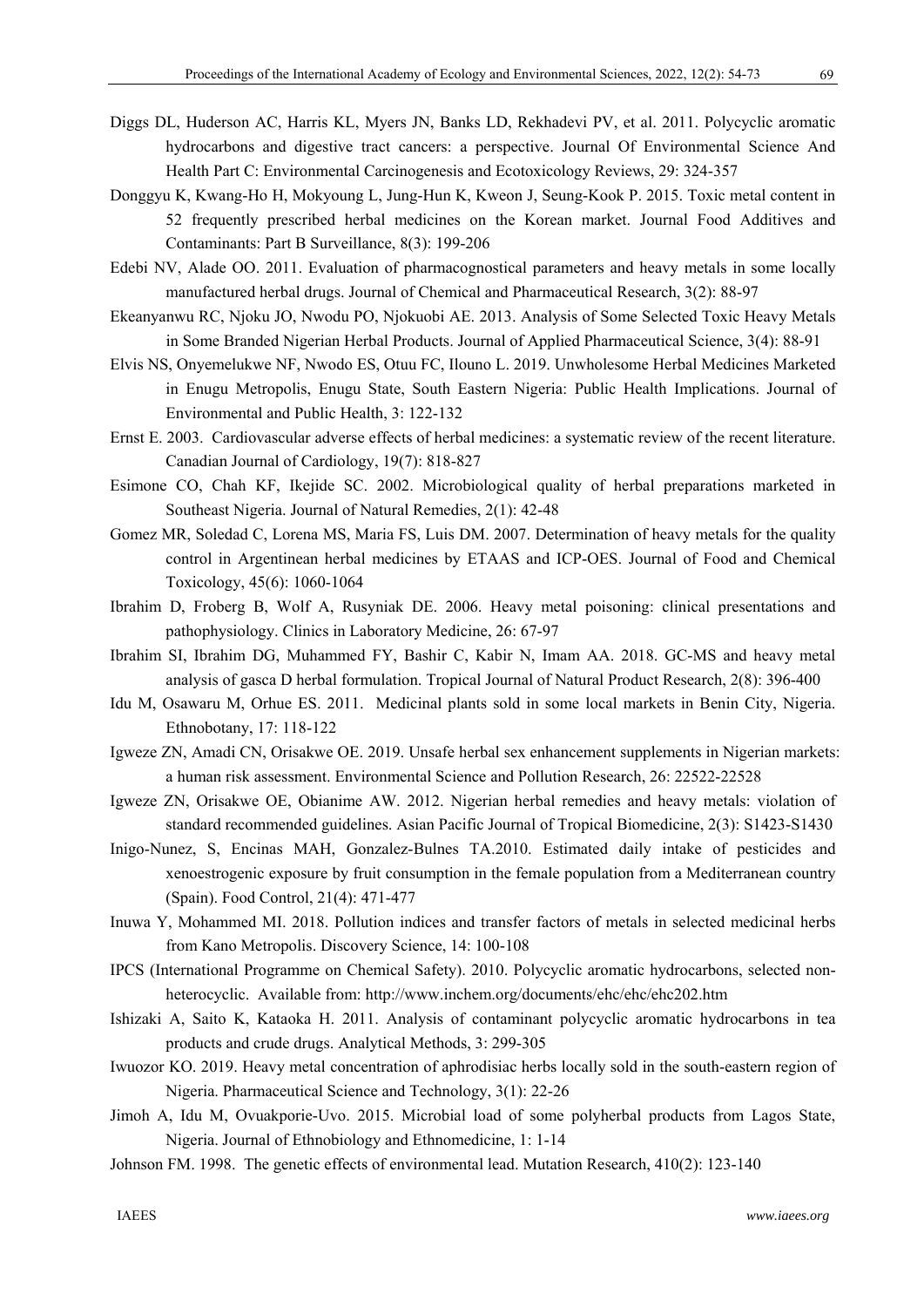- Karayil S, Bhavani V. 2014. Heavy Metal Analysis from traditionally used Herb Ceropegia juncea (Roxb.). IOSR Journal of Pharmacy. 4(12): 7-11
- Khan ZI, Ahmad K, Rasheed MJZ, Nawaz R, Ayub M, Zahoor AF et. al. 2013. Toxic and some essential metals in medicinal plants used in herbal medicines: A case study in Pakistan. African Journal of Pharmacy and Pharmacology, 7(21): 1389-1395
- Kim DN, Pham NK, Rainer L. 2010. Quantitative determination of trace elements in some oriental herb products. International Journal of Biological, Biomolecular, Agricultural, Food and Biotechnological Engineering, 4: 5
- Kishan PS, Sanjib B, Pradeep S. 2014. Assessment of heavy metal contents of some indian medicinal plants. American-Eurasian Journal of Agricultural & Environmental Sciences, 14(10): 1125-1129
- Kong Y, Nurelly MR, Wan HC, Rosimah N, Salman AA, Wickneswari R. 2018. Heavy metals (Cu, Fe, Ni and Zn) in Traditional Chinese Herbal Medicines Bought from selected shops from Peninsular Malaysia. Food Science and Nutrition Technology, 3(4): 000156
- Kostić D, Mitić S, Zarubica A, Mitić M, Veličković J, Randjelović S. 2011. Content of trace metals in medicinal plants and their extracts. Hemijska Industrija 65(2): 165-170
- Krajian H, Odeh A. 2013. Polycyclic aromatic hydrocarbons in medicinal plants from Syria. Toxicological and Environmental Chemistry, 95(6): 942-953
- Krejpcio Z, Krol E, Sionkowski S. 2007. Evaluation of heavy metals contents in spices and herbs available on the Polish market. Polish Journal of Environmental Studies, 16(1): 97-100
- Kumar S, Roy AK. 1993. Occurrence of aflatoxin in some liver curative herbal medicines. Letters in Applied Microbiology, 17: 112-114
- Laar C, Odonkor S. 2012. Trace metals quality of some herbal medicines sold in Accra, Ghana. Proceedings of the International Academy of Ecology and Environmental Sciences, 2(2): 111-117
- Leal AS, Prado G, Gomes TCB, Sepe FP, Dalmazio I. 2013. Determination of metals in medicinal plants highly consumed in Brazil. Brazilian Journal of Pharmaceutical Science, 49(3): 599-607
- Lin D, Youying T, Lizhong Z. 2005. Concentrations and health risk of polycyclic aromatic hydrocarbons in tea. Food and Chemical Toxicology, 43: 41-48
- Lingfeng Y, Zongyan C, Yanzhong C, Jinjie Z, Hanwen S. 2015. Investigation of 15 polycyclic aromatic hydrocarbons in selected medicinal herbs used as health food additives by ultra-performance liquid chromatography. Journal of Liquid Chromatography and Related Technologies, 38(20): 1783-1788
- Macdonald I, Erhabor J, Timothy O, Ovuakporie-Uvo O. 2014. Market survey and heavy metal screening of selected medicinal plants sold in some markets in Benin City, Nigeria. International Journal of Humanities, Arts, Medicine and Sciences, 2(2): 7-16
- MacDonald I, Ovuakporie-Uvo, O, Adeola J. 2015. Heavy metals contamination of some polyherbal products from Lagos state, Nigeria. International Journal of Ayurvedic and Herbal Medicine, 1(2): 45-50
- Marina M. A. 2009. Determination of lead content in medicinal plants by pre-concentration flow injection analysis-flame atomic absorption spectrometry. Phytochemical Analysis, 20: 445-449
- Martin S, Griswold W. 2009. Human health effects of heavy metals. Environmental Science and Technology Briefs for Citizens, 15: 1-6
- Meenakshi S, Bhawana M, Anita, S. 2012. A short review on how pesticides affect human health. International Journal of Ayurvedic and Herbal Medicine, 5: 935-946
- Mostafa D, Gholam RA, Farya A, Mahdi A. 2011. The study of toxic metals contamination (Pb, Cd, As, Al) on medicinal plants cultivated near Arak Industrial Manufactures. Iranian Journal of Toxicology, 5: 482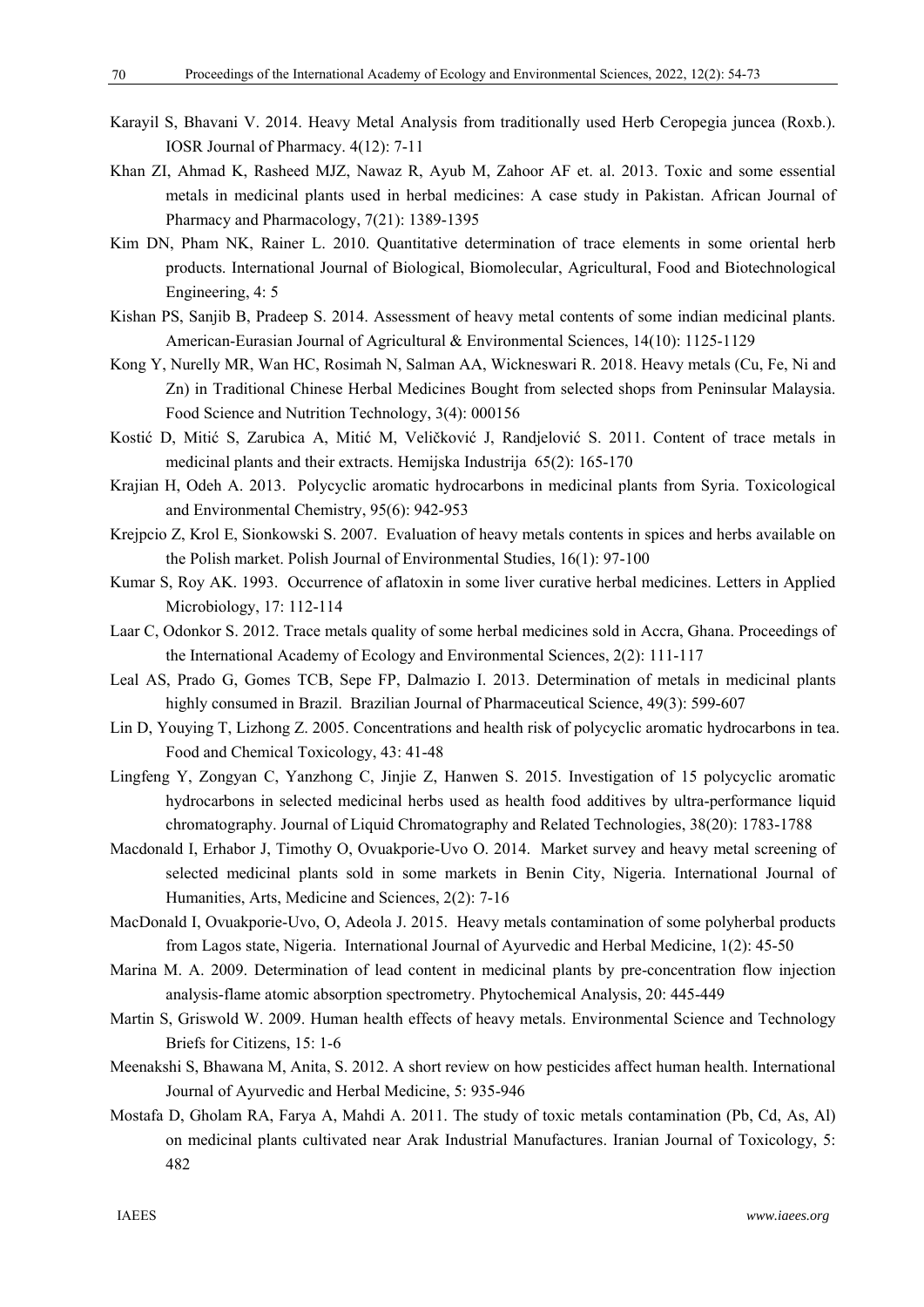- Ngari FW, Nicholas KG, Ruth NW, Eliud NM. 2013. Investigation of selected pathogenic microorganisms and toxic elements in herbal materials used in management of oral health in Nairobi County, Kenya. Journal of Applied Environmental and Biological Sciences, 3(12): 1-7
- Nkansah MA, Hayford ST, Borquaye LS, Ephraim JH. 2016. Heavy metal contents of some medicinal herbs from Kumasi, Ghana. Cogent Environmental Science, 2: 1-8
- Nwoko CO, Mgbeahuruike L. 2011. Heavy metal contamination of ready-to-use herbal remedies in south eastern Nigeria. Pakistan Journal of Nutrition, 10(10): 959-964
- Obi E, Akunyili DN, Ekpo B, Orisakwe OE. 2006 Heavy metal hazards of Nigerian herbal remedies. Science of the Total Environment, 369: 35-41
- Odoh R, Ajiboye OE. 2019. Quality assessment of some selected herbal medicinal products consumed in Wukari, Taraba State. Acta Scientific Microbiology, 2(9): 28-36
- Offor FI, Ehiri CR, Etim EU. 2014. Assessment of some toxic metal concentrations in selected ready-to-use medicinal plant roots and stem barks in Ibadan, Nigeria. Journal of Scientific Research and Reports, 3(3): 427-436
- Okem A, Southway C, Stirk WA, Street RA, Fannie JF, Staden JV. 2014. Heavy metal contamination in South African medicinal plants: A cause for concern. South African Journal of Botany, 93: 125-130
- Omoseyindemi BX. 2003. Plants as natural medicine. In: The annual conference of Botanical Society of Nigeria (University of Lagos). Botanical Society of Nigeria, Nigeria
- Ondrej Z, Petr B, Jiri S, Marie K, Olga K, Vojtech A et. al. 2012. Determination of eight polycyclic aromatic hydrocarbons and in pea plants (*Pisum sativum* L.) extracts by high performance liquid chromatography with electrochemical detection. International Journal of Electrochemical Science, 7: 908-927
- Onwordi CT, Agbo N, Ogunwande IA. 2015. Levels of potentially toxic metals in selected herbal medicines in Lagos, Nigeria. Journal of Natural Sciences Research, 5: 2
- Onyemelukwe NF, Chijioke OU, Dozie-Nwakile O, Ogboi SJ. 2019. Microbiological, parasitological and lead contamination of herbal medicines consumed in Enugu, Nigeria. Biomedical Research. 30(6): 828-833
- Orisakwe OE, Mbagwu HO, Ukpai P. 2015. Survey of polycyclic aromatic hydrocarbons and lead in Chinese teas sold in Nigeria: levels and health implications. Roczniki Państwowego Zakładu Higieny, 66: 225- 232
- Rania D, Safa A, Husna R, Munawwar A.2015. Determination of heavy metals concentration in traditional herbs commonly consumed in the United Arab Emirates. Journal of Environmental and Public Health, 1-6.
- Rao MM, Galib AK. 2011. Detection of toxic heavy metals and pesticide residue in herbal plants which are commonly used in herbal formulation. Environmental Monitoring and Assessment, 18: 267-271
- Refai MK. 1988. Aflatoxin and aflatoxicosis. Journal of the Egyptian Veterinary Medical Association, 48(1): 1-19
- Reynaud S, Deschaux P. 2006. The effects of polycyclic aromatic hydrocarbons on the immune system of fish: a review. Aquatic Toxicology, 77: 229-238
- Rufai SO, Olaniyi MB, Lawal IO. 2019. Evaluation of heavy metals in some selected medicinal plants growing within the University of Ibadan Campus. Journal of Medicinal Plants for Economic Development, 3(1): 63
- Samira IK, Mohamad M, Rosin S. 2013. Metal concentration in commonly used medicinal herbs and infusion by Lebanese population: Health impact. Journal of Food Research, 2(2): 70-82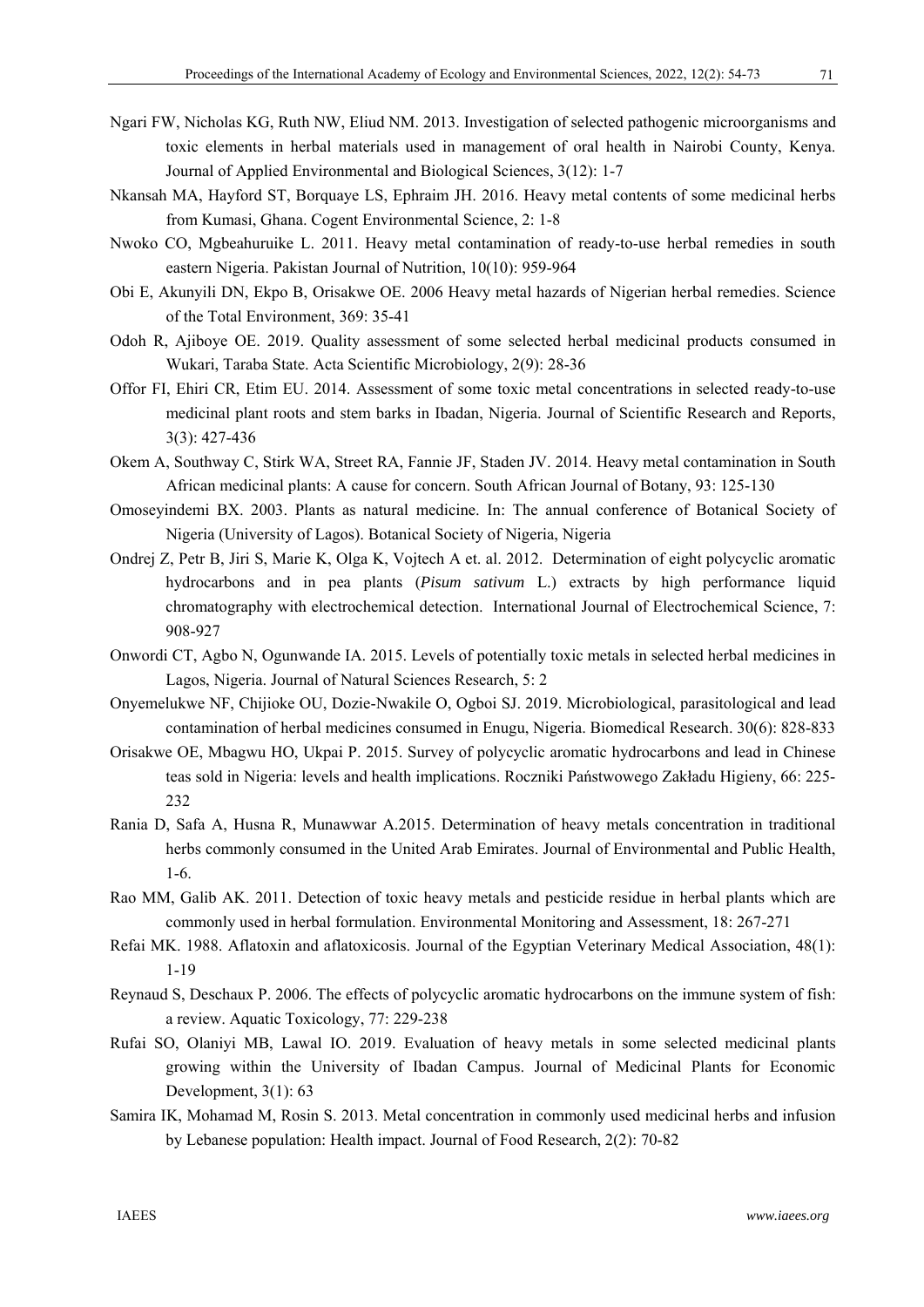- Sathiavelu A, Gajalakshmi S, Iswarya V, Ashwini R, Divya G, Mythili S. 2012. Evaluation of heavy metals in medicinal plants growing in Vellore District. European Journal of Experimental Biology, 2(5): 1457- 1461
- Scimea JA. 1995. Naturally occurring orally active dietary carcinogens: In: Handbook of Human Toxicology (Masaro EJ, ED). 435-437, CRC Press, USA
- Shaban NS, Abdou KA, Nour Hassan Y. 2016. Impact of toxic heavy metals and pesticide residues in herbal products. Beni-Suef University Journal of Basic and Applied Sciences, 5: 102-106
- Silva FS, Cristale J, Ribeiro ML, Rodrigues de Marchi. 2011. Polycyclic aromatic hydrocarbons (PAHs) in raw cane sugar (rapadura) in Brazil. Journal of Food Composition and Analysis, 24: 346
- Singh R, Gautam N, Mishra A, Gupta R. 2011. Heavy metals and living systems: an overview. Indian Journal of Pharmacology, 43(3): 246-253
- Soceanu AD, Dobrinas S, Popescu V, Stanciu G. 2011. Polycyclic aromatic hydrocarbons in fruit juices. Ovidius University Annals of Chemistry, 22(2): 113-116
- Stephen JG, Gerry S, Anna-Kristen JS, Ilya R. 2012. Toxic Element Contamination of Natural Health Products and Pharmaceutical Preparations. US National Library of Medicine National Institutes of Health, USA. Published online: https://journals.plos.org/plosone/article?id=10.1371/journal.pone.0049676
- Stevic T, Pavlovic S, Stankovic S, Savikin K. 2012. Pathogenic microorganisms of medicinal herbal drugs. Archives of Biological Science, 64 (1): 49-58
- Suchacz B, Wesolowski M. 2012. The analysis of heavy metals content in herbal infusions. Central European Journal of Medicine, 7(4): 45-464
- Umar A, Mohammed Y, Garba S, Faruruwa MD. 2016. Quantitative determination of heavy metals in some commonly consumed herbal medicines in Kano State, Nigeria. Journal of Scientific and Engineering Research, 3(2): 39-46
- Vaikosen EN, Alade GO. 2017. Determination of heavy metals in medicinal plants from the wild and cultivated garden in Wilberforce Island, Niger Delta region, Nigeria. Journal of Pharmacy and Pharmacognosy Research, 5(2): 129-143
- Van MG, Lantin AC, Hoet P, Lison D. 2010. Childhood leukaemia and parental occupational exposure to pesticides: a systematic review and meta-analysis. Cancer Causes Control, 21(6): 787-809
- Wang H, Yamamoto JF, Caberto C, Saltzman B, Decker R, Vogt TM et. al. 2012. Genetic variation in the bioactivation pathway for polycyclic hydrocarbons and heterocyclic amines in relation to risk of colorectal neoplasia. Carcinogenesis, 32: 203-209
- WHO. 2007. Guidelines for assessing quality of herbal medicines with reference to contaminants and residues. Available from: http://apps.who.int/medicinedocs/documents/s14878e/s14878e.pdf
- WHO. 1996. The importance of pharmacovigilance safety monitoring of medicinal products. Geneva. Available from: https://apps.who.int/iris/handle/10665/42493
- Wickerham EL, Lozoff, B, Shao J, Kaciroti N, Xia Y, Meeker JD. 2012. Reduced birth weight in relation to pesticide mixtures detected in cord blood of full-term infants. Environment International, 47: 80-85
- Willow JH. 2011. Traditional Herbal Medicine Research Methods (1st Edition). John Wiley and Sons, New Jersey, USA
- Yu L, Cao Y, Zhang J, Cui Z, Sun H. 2012. Isotope dilution-GC-MS/MS analysis of 16 polycyclic aromatic hydrocarbons in selected medicinal herbs used as health food additives. Food Additives & Contaminants: Part A, 29: 1800-1809
- Zachara A, Gałkowska D, Juszczak L. 2017. Contamination of tea and tea infusion with polycyclic aromatic hydrocarbons. International Journal of Environmental Research and Public Health, 15: 45